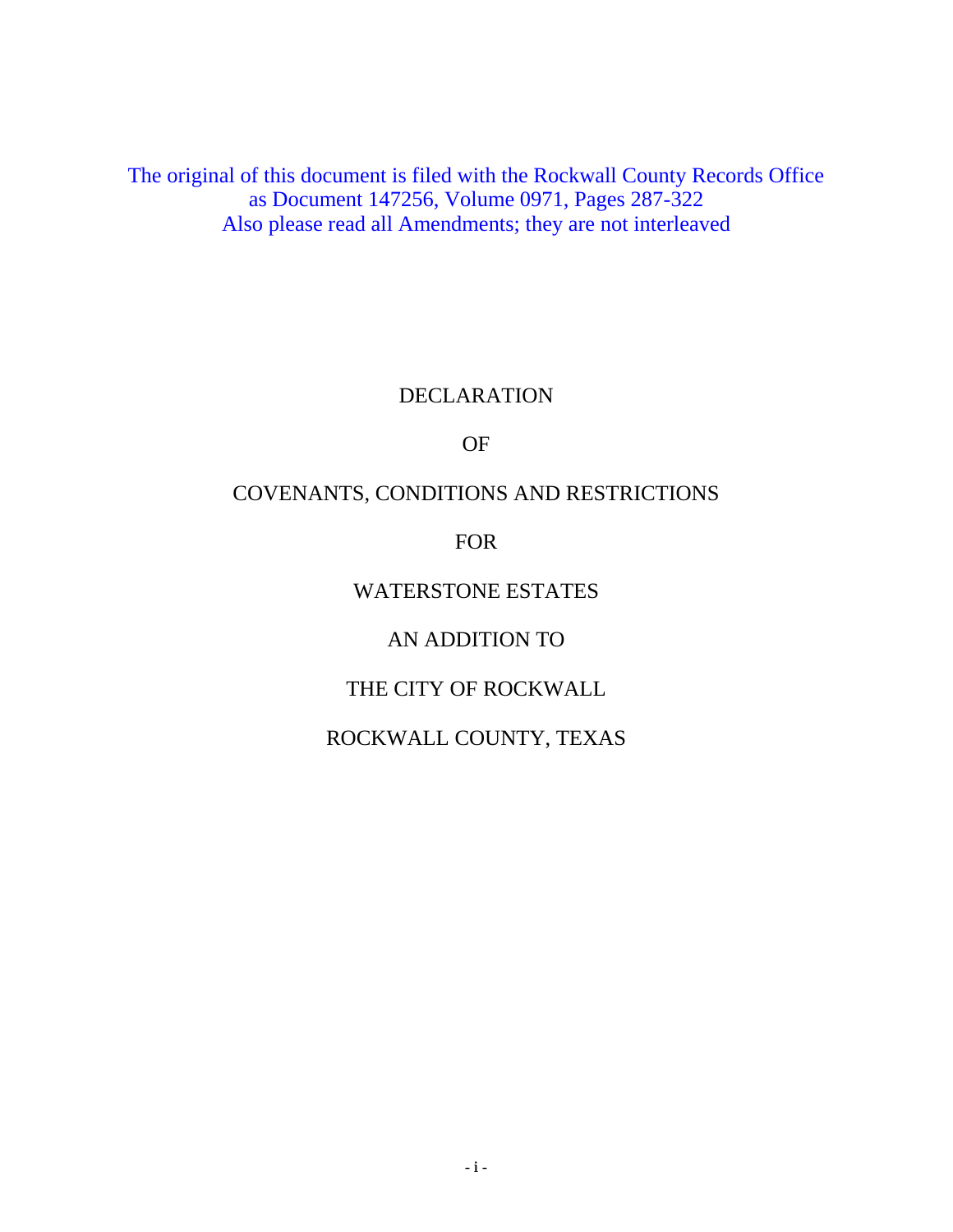# TABLE OF CONTENTS

| <b>ARTICLE I</b>   |                                                                   | $\mathbf{1}$   |
|--------------------|-------------------------------------------------------------------|----------------|
| <b>ARTICLE II</b>  | DECLARATION, DECLARANT, DEVELOPER                                 |                |
|                    |                                                                   | 3              |
| Section 2.1        |                                                                   | $\overline{3}$ |
| Section 2.2        | Declarant and Developer.                                          | $\overline{4}$ |
| Section 2.3        |                                                                   | 5              |
| Section 2.4        |                                                                   | 5              |
| <b>ARTICLE III</b> | RESTRICTIONS ON USE OF LOTS.                                      | 6              |
| Section 3.1        |                                                                   | 6              |
| Section 3.1        |                                                                   | $\overline{7}$ |
| Section 3.3        | Restrictions on Resubdivision                                     | $\overline{7}$ |
| Section 3.4        | Uses Specifically Prohibited                                      | $\tau$         |
| <b>ARTICLE IV</b>  | CONSTRUCTION OF IMPROVEMENTS                                      | 10             |
| Section 4.1        |                                                                   | 10             |
| Section 4.2        |                                                                   | 10             |
| Section 4.3        | Driveways $\dots \dots \dots \dots \dots \dots \dots \dots \dots$ | 11             |
| Section 4.4        | Construction Specifically Regulated                               | 11             |
| Section 4.5        |                                                                   | 13             |
| Section 4.6        |                                                                   | 13             |
| Section 4.7        | Side, Front and Rear Setback Restrictions                         | 14             |
| Section 4.8        | Waiver of Front Setback Requirements.                             | 14             |
| Section 4.9        |                                                                   | 14             |
| Section 4.10       |                                                                   | 15             |
| Section 4.11       |                                                                   | 15             |
| Section 4.12       | Signs Advertising the Addition or Lots $\dots \dots \dots$        | 15             |
| Section 4.13       | Landscaping/Fencing Plans                                         | 15             |
| Section 4.14       |                                                                   |                |
| Section 4.15       |                                                                   | 16             |
| <b>ARTICLE V</b>   | ARCHITECTURAL CONTROL COMMITTEE                                   | -16            |
| Section 5.1        |                                                                   | 16             |
| Section 5.2        | Term; Successors; Compensation; Liability 16                      |                |
| Section 5.3        |                                                                   | 17             |
| Section 5.4        | Procedure for Approval                                            | 18             |
| Section 5.5        | Standards                                                         | 19             |
| Section 5.6        |                                                                   | 19             |
| Section 5.7        | Liability of Developer and the Committee. 19                      |                |
| <b>ARTICLE VI</b>  | SPECIAL FENCING AND LANDSCAPING PROVISIONS 20                     |                |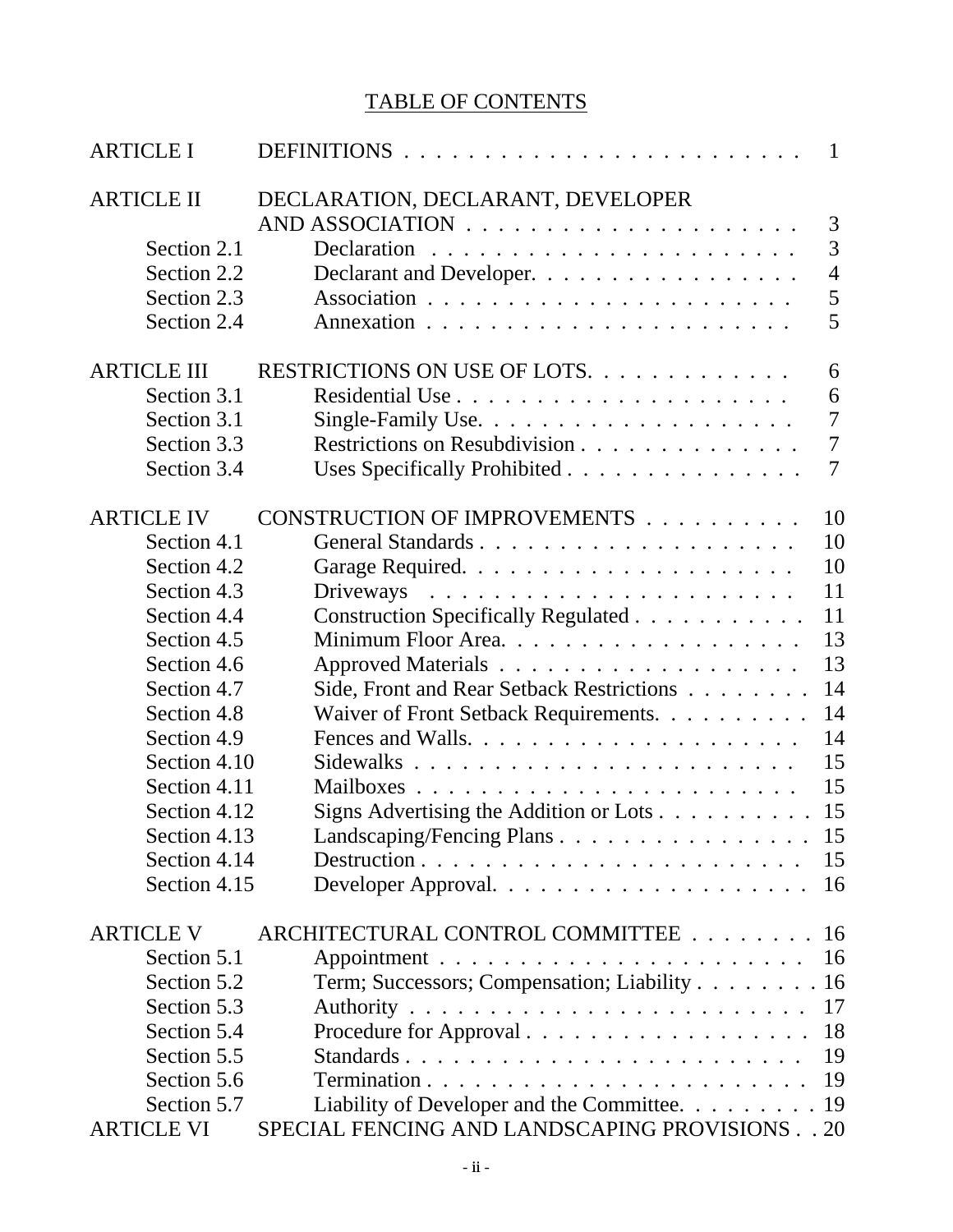| Section 6.1         | Fences, Walls, Sprinkler Systems and Other                             |    |
|---------------------|------------------------------------------------------------------------|----|
|                     | Improvements in the Restricted Area                                    | 20 |
| Section 6.2         | Landscaping                                                            | 20 |
| Section 6.3         | Restricted Area and Fence Encroachment Easements                       | 21 |
| Section 6.4         | Maintenance of Restricted Area                                         |    |
|                     | By Individual Lot Owner                                                | 22 |
| Section 6.5         |                                                                        | 22 |
| Section 6.6         | Association's and Lot Owners' Rights.                                  | 22 |
| <b>ARTICLE VII</b>  |                                                                        |    |
| Section 7.1         | Property and Lot Maintenance 23                                        |    |
| Section 7.2         | Maintenance of Improvements 23                                         |    |
| <b>ARTICLE VIII</b> | <b>MEMBERSHIP AND VOTING RIGHTS</b>                                    |    |
|                     | IN THE ASSOCIATION AND VOTING RIGHTS                                   |    |
|                     |                                                                        | 24 |
| Section 8.1         | Membership in the Association                                          | 24 |
| Section 8.2         |                                                                        | 24 |
| Section 8.3         |                                                                        | 25 |
| Section 8.4         |                                                                        | 25 |
| Section 8.5         |                                                                        | 25 |
| <b>ARTICLE IX</b>   |                                                                        | 26 |
| Section 9.1         | Creation of Lien and Personal Obligation of Assessments                |    |
| 26                  |                                                                        |    |
| Section 9.2         |                                                                        | 26 |
| Section 9.3         |                                                                        | 27 |
| Section 9.4         | Special Assessments for Capital Improvements 28                        |    |
| Section 9.5         | Effect of Nonpayment of Assessments;                                   |    |
|                     | Remedies of Developer or the Association                               | 28 |
| Section 9.6         | Subordinated Lien to Secure Payment                                    | 29 |
| Section 9.7         |                                                                        | 29 |
| Section 9.8         | Declarant and Developer Not Liable                                     |    |
|                     | for Association Deficits                                               | 29 |
| <b>ARTICLE X</b>    | PROPERTY RIGHTS IN COMMON AREA                                         | 29 |
| Section 10.1        | Property Rights in Common Area                                         | 29 |
| Section 10.2        | Common Area Easements                                                  | 29 |
| Section 10.3        |                                                                        | 30 |
| Section 10.4<br>30  | Conveyance of Common Area to Association<br>.                          |    |
| Section 10.5        | Dissolution of the Association $\ldots \ldots \ldots \ldots \ldots$ 30 |    |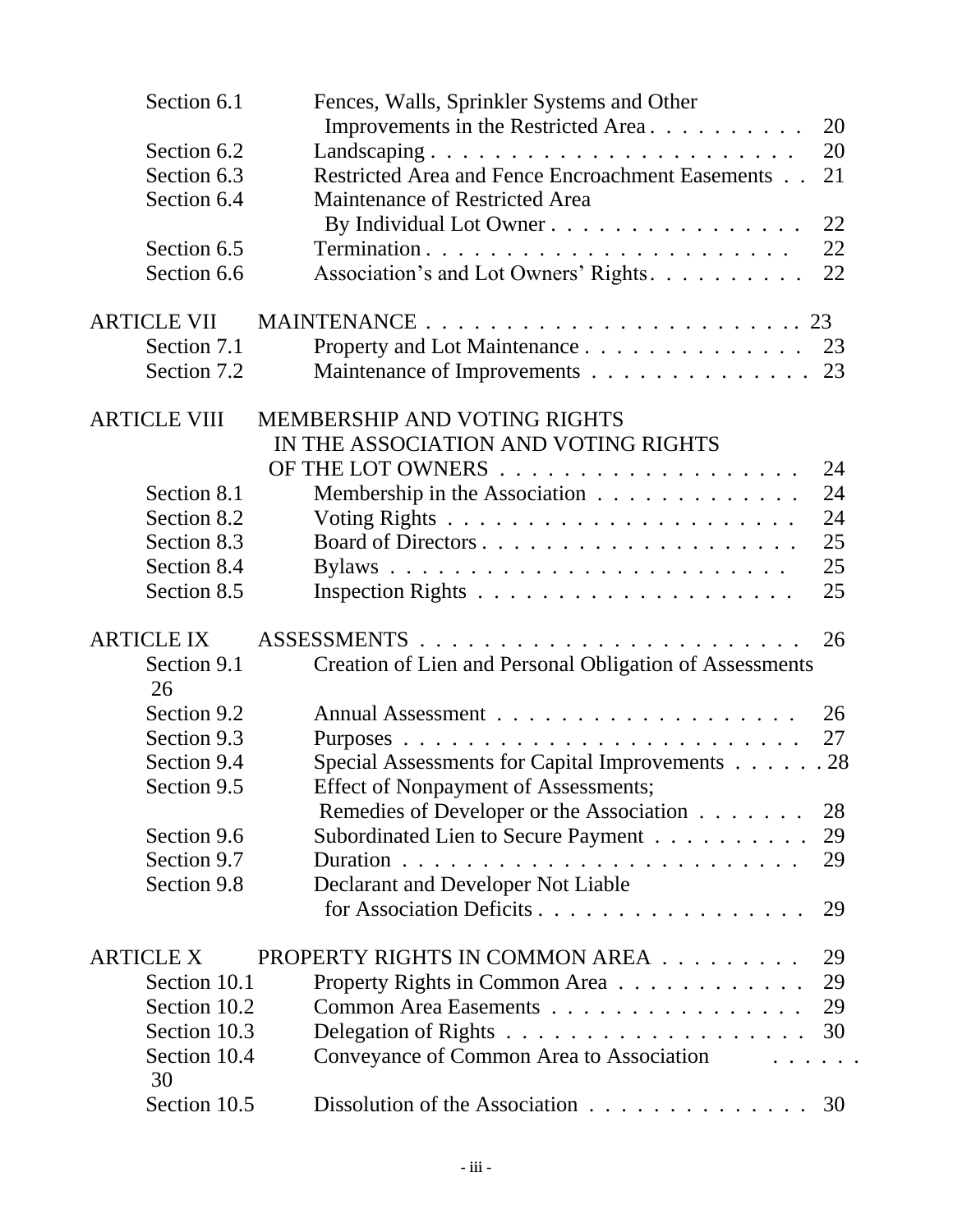|              | ARTICLE XI GENERAL PROVISIONS | 30 |
|--------------|-------------------------------|----|
| Section 11.1 |                               | 30 |
| Section 11.2 |                               | 31 |
| Section 11.3 |                               | 31 |
| Section 11.4 |                               | 31 |
| Section 11.5 |                               | 31 |
| Section 11.6 |                               |    |
| Section 11.7 |                               |    |
| Section 11.8 |                               | 32 |
| Section 11.9 |                               |    |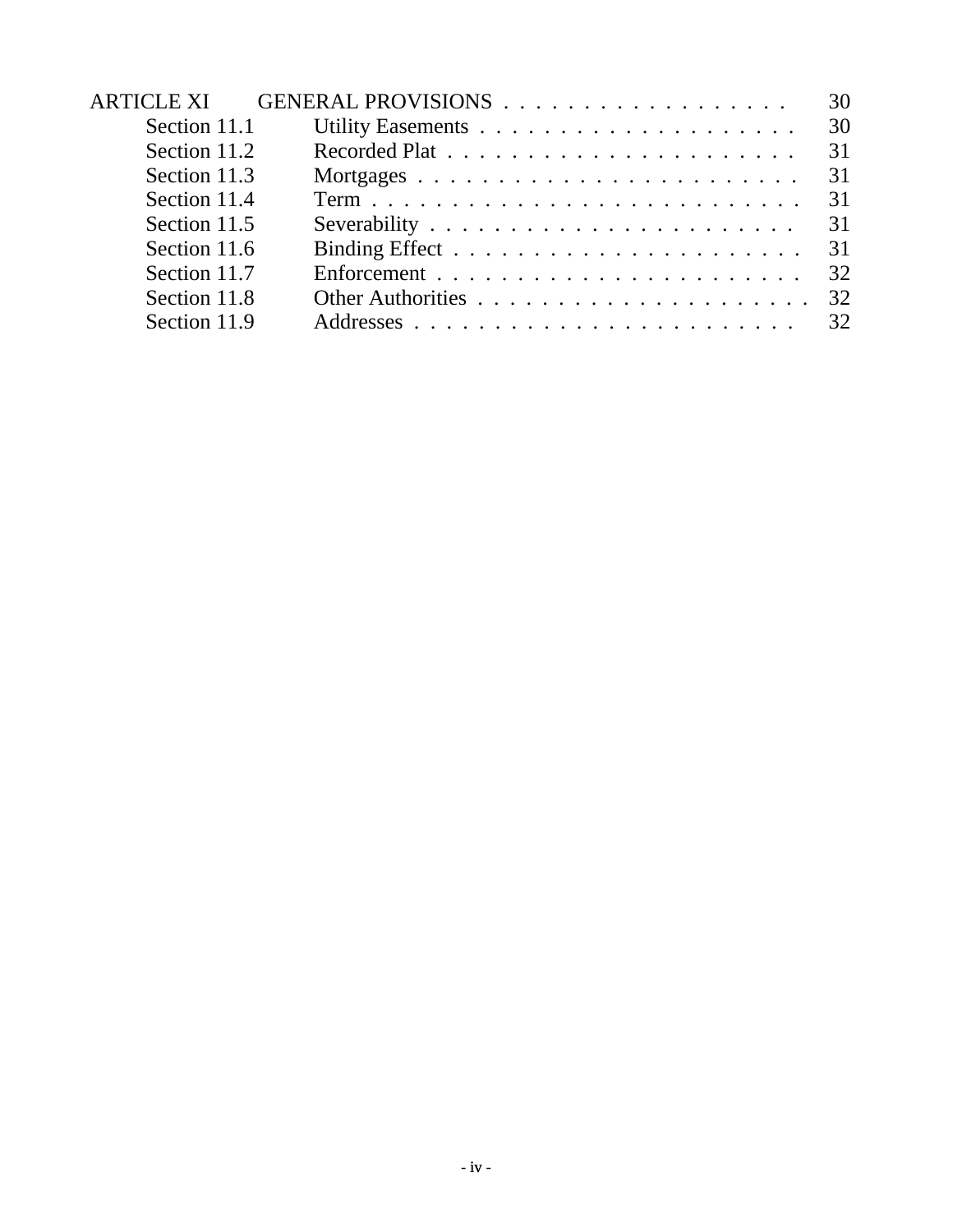### DECLARATION OF COVENANTS, CONDITIONS AND RESTRICTIONS FOR WATERSTONE ESTATES

### STATE OF TEXAS \$

### COUNTY OF ROCKWALL \$

### KNOW ALL PERSONS BY THESE PRESENTS THAT:

WHEREAS, PULTE HOME CORPORATION OF TEXAS, ("Declarant"), is the current owner of all the lots located in Waterstone Estates Addition (the "Addition"), an addition to the City of Rockwall, Rockwall County, Texas, according to the Plat thereof recorded in Cabinet C, Page 237, of the Map Records of Rockwall County, Texas/lot description attached hereto as Exhibit A and incorporated herein by reference; and

WHEREAS, for the purpose of promoting the development of the Addition in a first-class manner, Declarant desires to place certain restrictions on the land comprising the Addition as more fully set forth herein.

NOW, THEREFORE, for and in consideration of the premises and other good and valuable consideration, the receipt and sufficiency of which are hereby acknowledged, Declarant hereby declares as follows:

#### ARTICLE I

#### **DEFINITIONS**

The following words and phrases when used in this Declaration (unless the context shall otherwise prohibit) shall have the following meanings:

- (a) Addition as defined in the recitals hereof.
- (b) Approved Materials as defined in Section 4.6 hereof.

(c) Association - the homeowners' association, if any, established in connection with the Addition in the manner set forth shall be a Texas non-profit corporation. The provisions of this Declaration concerning the Association shall become effective upon formation of the Association (if ever formed) and shall continue to be effective during the period of time that the Association is in existence pursuant to this Declaration.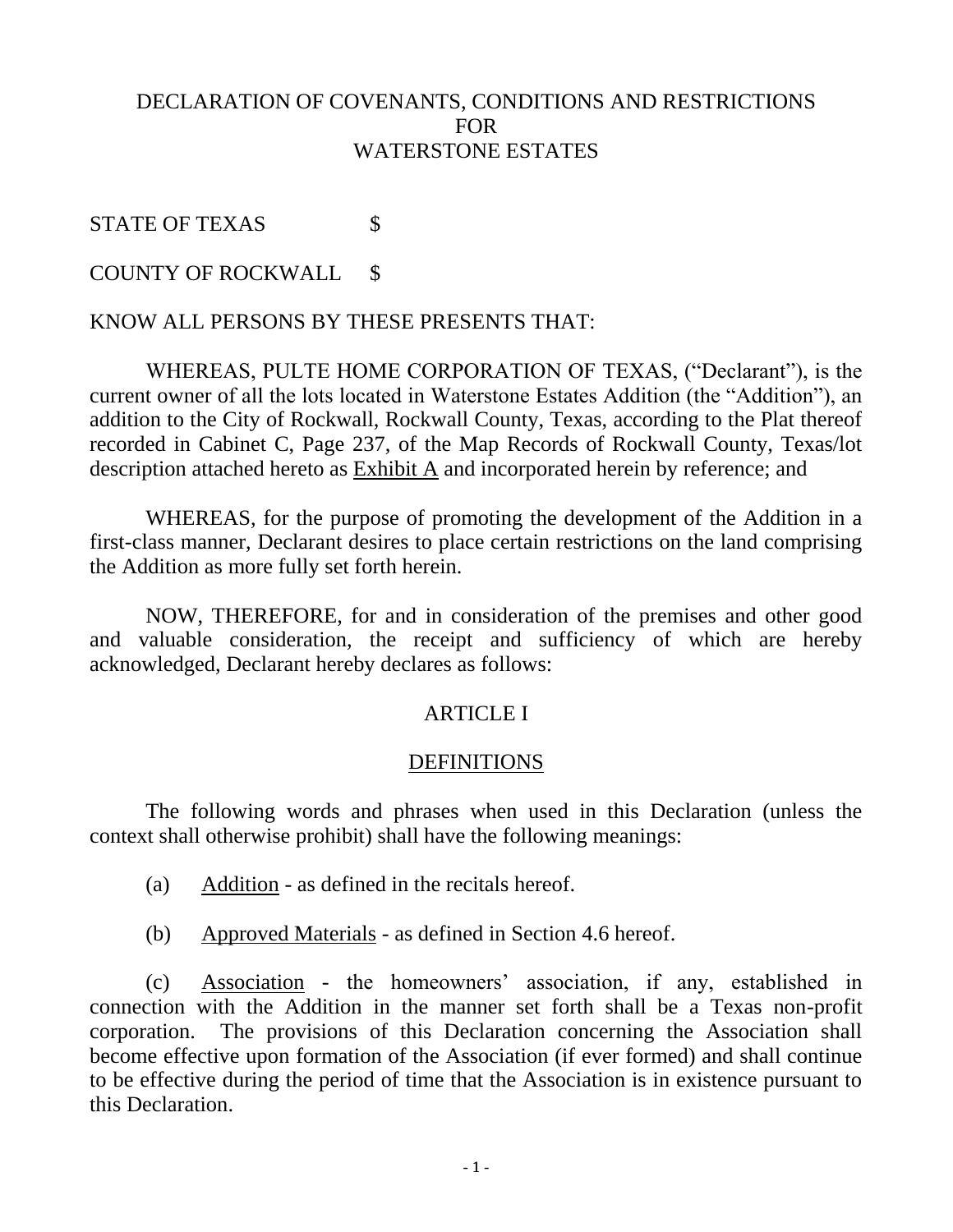(d) Board - the board of directors of the Association (if formed), as set forth in Section 8.3 hereof.

(e) Builders - as defined in subparagraph (1) below.

(f) Common Area - as defined in Section 9.3 hereof.

(g) City - the City Rockwall, Texas.

(h) Committee - the Architectural Control Committee (if formed), as provided in Section 5.1 hereof.

(i) County - Rockwall County, Texas.

(j) Declarant - Pulte Home Corporation of Texas and any successors thereto as provided in Section 2.2 hereof.

(k) Declaration - this Declaration of Covenants, Conditions and Restrictions, as amended from time to time as expressly provided herein.

(l) Developer - Pulte Home Corporation of Texas and any successors thereto or assignees thereof as provided in Section 2.2 hereof, who undertakes the development of the land in the Addition into lots or succeeds by assignment from the Developer to some or all of the Developer's rights hereunder, but specifically excluding those persons or entities (the "Builders") whose activities are limited to the construction of residences on developed lots or the purchase and resale of previously developed lots and who have not been assigned any of the Developer's rights hereunder.

(m) FHA - the Federal Housing Administration, or any successor agency or authority thereto.

(n) land - all of the real property located in the Addition including, without limitation, the Common Area (if any), Recreational Center (if any), Restricted Area and all lots.

(o) lot(s) - one or more numbered lots or plots as shown or to be shown on the Plat(s) (as hereinafter defined), not including any Common Area (if any), public areas, parks, esplanades, tracts owned or subsequently acquired by any public body or any plot or tract shown as a reserve lot (where unrestricted or not) on the Plat(s).

(p) Lot Approval Date - with respect to a particular lot, the date that (i) this Declaration is filed of record or the Association is formed, whichever is later, or (ii) Developer otherwise determines.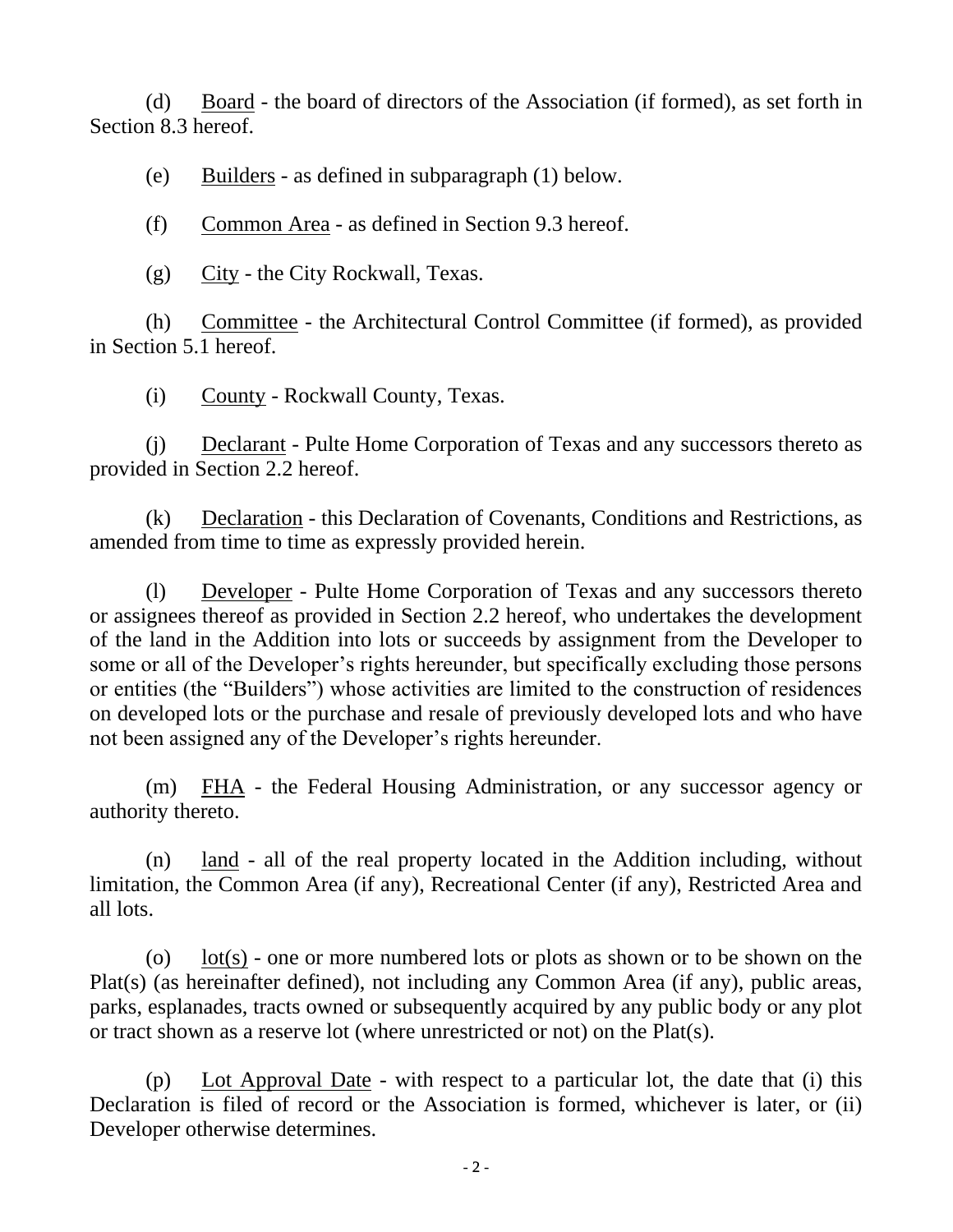(q) maintenance fund - as described in Section 9.2 hereof.

(r) owner - the record owner, whether one or more persons or entities (including contract sellers, the Developer and Builders), or fee simple title to a lot, but specifically excluding those having an interest merely as security for the performance of an obligation.

(s) Plat(s) - the recorded plat(s) as defined in the recitals hereof/the plat(s) for the Addition as such plat(s) may be re-platted and amended from time to time, which plat(s) shall reflect the City

approved (or proposed City approved) platting, location and size of all lots in the Addition and the location of the streets and easements on, adjacent to or affecting such lots.

(t) Recreational Center - as defined in Section 3.4(n) hereof.

(u) Residence - a freestanding single family residential dwelling constructed on a lot, as defined in Section 3.1 hereof.

(v) Restricted Area - the portion of the lots subject to any specified use as provided in Section 6.1 hereof.

(w)  $\overline{VA}$  - the Veterans Administration, or any successor agency or authority thereto.

#### ARTICLE II

### DECLARATION, DECLARANT, DEVELOPER AND ASSOCIATION

Section 2.1 Declaration. (a) Declarant hereby declares that all of the land in the Addition shall be held, sold and conveyed subject to the easements, covenants, conditions and restrictions contained in this Declaration, which easements, covenants, conditions and restrictions (i) are for the purpose of establishing a general scheme for the development of, and construction of residences on, the land in the Addition, (ii) are for the purpose of enhancing and protecting the value, attractiveness, appeal and desirability of all land within the Addition, (iii) shall run with all land within the Addition and be binding on all parties having or acquiring any right, title or interest in the land or any part thereof, and (iv) shall inure to the benefit of each owner of any portion of the land. The easements, covenants, conditions and restrictions contained in this Declaration are made for the mutual and reciprocal benefit of each and every owner of any portion of the land within the Addition and are intended to create (i) mutual and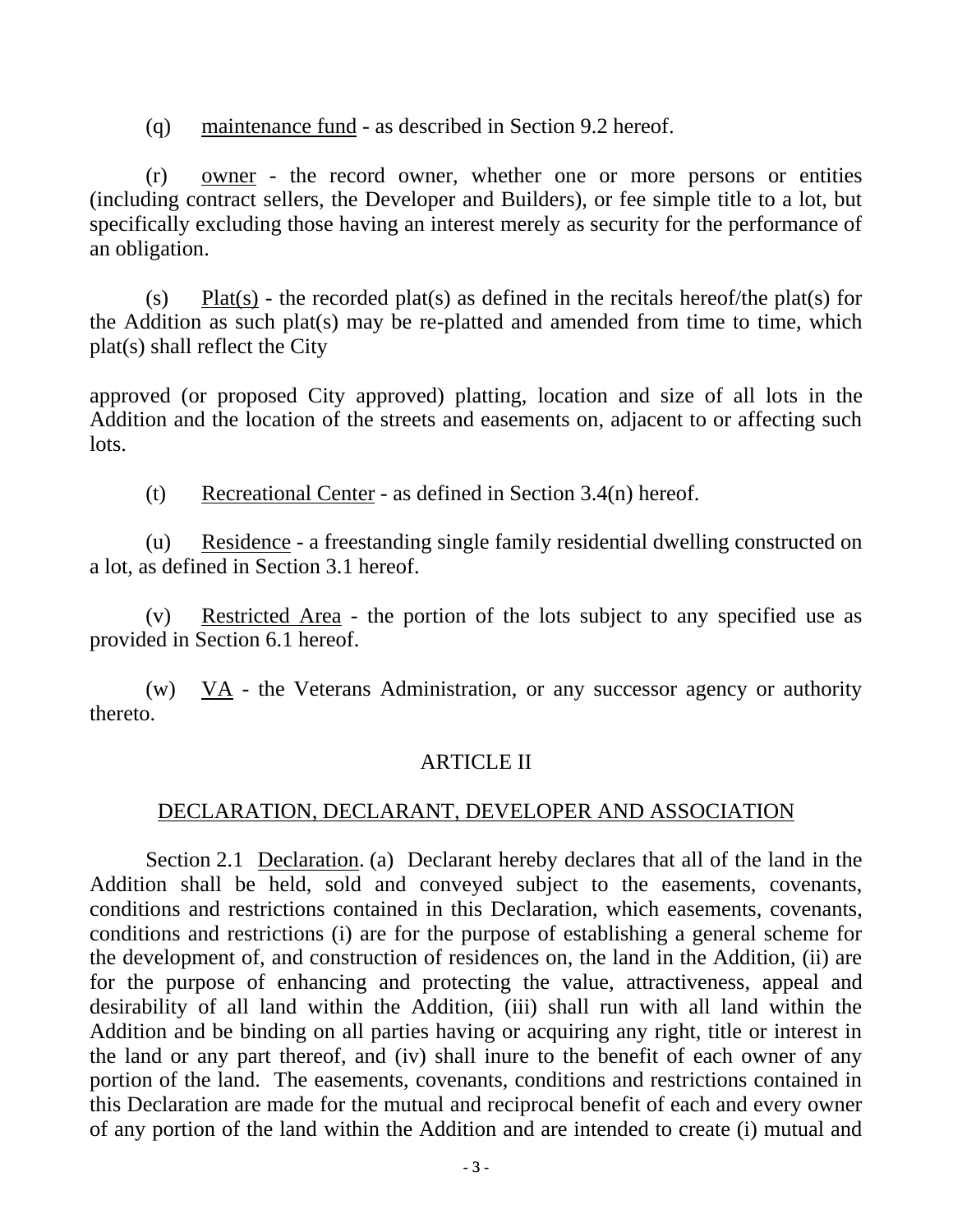equitable servitudes upon each portion of land (including each of the lots, tracts and Common Area, if any) in favor of each and all other portions and tracts of land within the Addition, (ii) reciprocal rights between the respective owners of any portion of the land, and (iii) privity of contract and estate between the grantees of each portion of the land, their heirs, legal representatives, successors and assigns.

(b) This Declaration may be amended in any respect and in whole or in part at any time by recording an instrument containing such amendment(s) in the deed records of the County. Such amendments may be made by the lot owners if such amendments have been approved by the owners representing at least two-thirds (2/3rds) of (i) all votes of each class of voting membership (if the Association has been created and is in existence as of the date of such vote), or (ii) the votes of the lot owners at a meeting at which a quorum is present (if the Association has not been created or is no longer in existence as of the date of such vote), whichever applies; provided, however, until the earlier of (1) the construction of residences on all lots within the Addition, or (2) ten (10) years following the recording of this Declaration, no such amendment shall be valid or effective without the joinder of Developer and the Committee (if formed) unless such party waives its right to consent to such amendment; provided, further, if the Association is formed and FHA or VA approval is obtained for the lots to permit HUD insured mortgages for home purchases, then as long as the Association has Class B members, any amendment which affects or alters any provisions hereof directly governed or regulated by the FHA or VA shall also be subject to the approval of the FHA, VA and Department of Housing and Urban Development ("HUD") unless such amendments merely correct errors in this Declaration or are required to comply with any requirements imposed by HUD, FHA or VA.

Section 2.2 Declarant and Developer.(a) The initial Declarant of this Declaration is Pulte Home Corporation of Texas. After this Declaration is created and file of record, the Declarant shall have no further rights, duties or obligations hereunder, and all of its rights shall immediately pass to and vest in the Developer hereunder.

(b) The initial Developer of the Addition shall be Pulte Home Corporation of Texas. Such initial Developer shall have the right, but not the obligation, in the event of the transfer of all or any portion of the Addition to another person or entity, to convey all or a portion of the rights and obligations of Developer to such transferee, whereupon such transferee shall become "Developer" for all purposes hereunder with respect to (but only with respect to) the portion of the Addition so conveyed to such transferee. Developer shall not in any way or manner be held liable or responsible for any damages occasioned by violations of restrictions set forth in this Declaration by any person or entity other than itself. If Developer conveys a portion (but not all) of the right and obligations of Developer hereunder to one (1) or more transferees, then (i) the rights of Developer hereunder shall be exercised by the initial Developer based on the affirmative or consensus majority vote of the persons (including the Developer) possessing such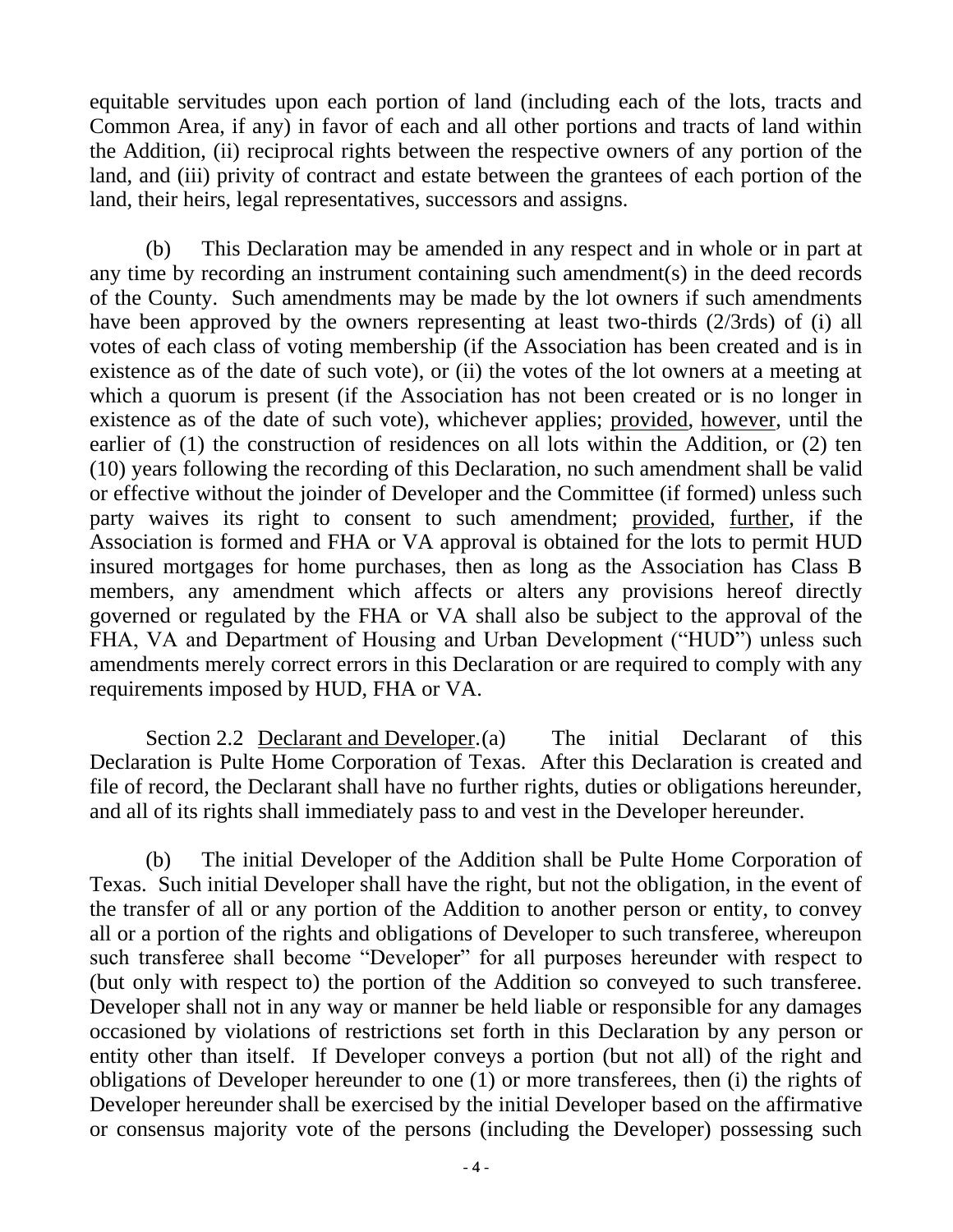rights, which vote shall be allocated to such persons and weighted based on the number of lots (or number of proposed lots) owned by such persons, except to the extent such rights are otherwise restricted or specified in the conveyance document, and (ii) the obligations of Developer or the party to whom such obligations have been conveyed by the initial Developer hereunder. If the Developer conveys all of its land in the Addition to owner(s) who do not succeed to the rights and obligations of the Developer hereunder, then the lot owners shall obtain the rights of the Developer herein and there shall be no Developer herein.

Section 2.3 Association. (a) Commencing on the date hereof and continuing until at least ninety-five percent (95%) of all lots in the Addition have been sold to lot owners and have residences thereon, Developer shall have the sole right, but not the obligation, to create the Association as a Texas non-profit corporation. After more than ninety-five percent (95%) of all lots in the Addition have been sold to lot owners and have residences thereon, the Association may be created and formed (i) by Developer, or (ii) by the lot owners if the lot owners representing at least ninety-five percent (95%)/seventy-five percent (75%)/two-thirds (2/3rds)/a simple majority of all lots assent to create the Association.

(b) Except as stated above, the Declarant and Developer shall have no responsibility or liability for (i) the creation, formation, management or operation of the Association, (ii) any actions taken or omitted to be taken by or on behalf of the Association as a result of, in connection with, under or pursuant to this Declaration or the Addition, or (iii) any liabilities, obligations, debts, actions, causes of action, claims, debts, suits or damages incurred by or on behalf of or arising in connection with the Association, the Addition or the duties and obligations of the Association pursuant to this Declaration.

Section 2.4 Annexation. Additional land(s) may be included in the land covered hereby and become subject to this Declaration upon the filing of record of a Supplementary Declaration of Covenants, Conditions and Restrictions which shall extend the scheme of the covenants, conditions and restrictions of this Declaration to such real property; provided, however, that such Supplementary Declaration may contain such complementary additions and modifications of the covenants, conditions and restrictions contained in this Declaration as may be necessary or appropriate to reflect the different character, if any, of the added real properties and as are not materially inconsistent with this Declaration and which do not adversely affect the concept of this Declaration. Furthermore, the following provisions shall apply:

(a) Prior to the formation (if ever) of the Association and at all times that the Association is no longer in existence, additional real property may be added and annexed to the land and scheme of the Declaration by (i) the Developer in its sole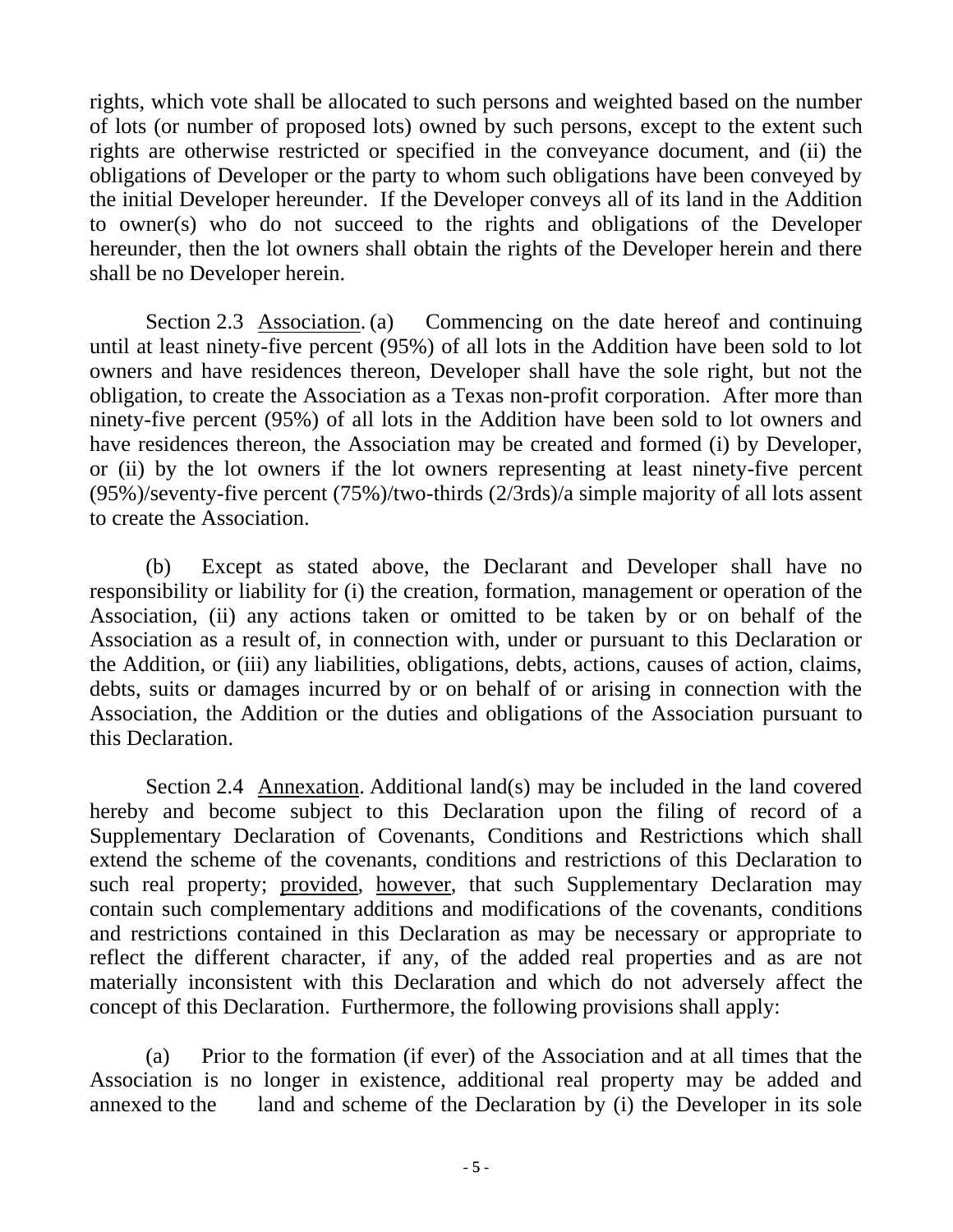discretion, or (ii) the consent of the owners representing at least two-thirds (2/3rds) of all lots.

(b) The Association (if formed) may add or annex additional real property to the land and scheme of this Declaration by obtaining the consent of the owners representing at least two- thirds (2/3rds) of all votes of each class of voting membership. If FHA or VA approval is obtained for the lots to permit HUD insured mortgages for home purchases, then, as long as the Association has Class B members, any addition or annexation of additional real property to the land and scheme of this Declaration shall also be subject to the approval of FHA, VA and HUD.

(c) In the event any person or entity other than the Developer desires to add or annex additional residential properties and/or common areas to the scheme of this Declaration, such proposed annexation must have the prior written consent and approval of the Developer and at least two-thirds (2/3rds) of the votes of all lot owners, excluding for such purposes the lots owned by the Developer.

(d) Any real property additions or annexations made pursuant to this Section 2.4, when made, shall automatically extend the jurisdiction, functions, duties and membership of the Developer, Association (if formed) and Committee (if formed) to the real properties added or annexed.

### ARTICLE III

### RESTRICTIONS ON USE OF LOTS

Section 3.1 Residential Use. Except for the lots (if any) on which any Common Area (if any) is located, all lots shall be used only for single-family private residential purposes and related amenities (including, without limitation, such amenities as may be located on the Common Area (if any) from time to time as provided herein and the Recreational Center (if any). Except on the Common Area (if any) or on the lot(s) on which the Recreational Center (if any) is located, no building or structure shall be erected, altered, placed or permitted to remain on any lot other than one (1) freestanding single-family residence ("residence") per lot (which residence may not exceed two (2) stories in height), one (1) in-the-ground pool, one (1) private garage and appurtenant sidewalks, driveways, curbs, fences and storage or mechanical buildings not otherwise prohibited hereby.

Section 3.2 Single-Family Use. Each residence may be occupied by only one (1) family consisting of persons related by blood, adoption or marriage or no more than two (2) unrelated persons living and cooking together or in the same residence as a single housekeeping unit; provided, however, that nothing contained herein shall prevent occasional temporary occupancy by guests of the family or occupancy by full-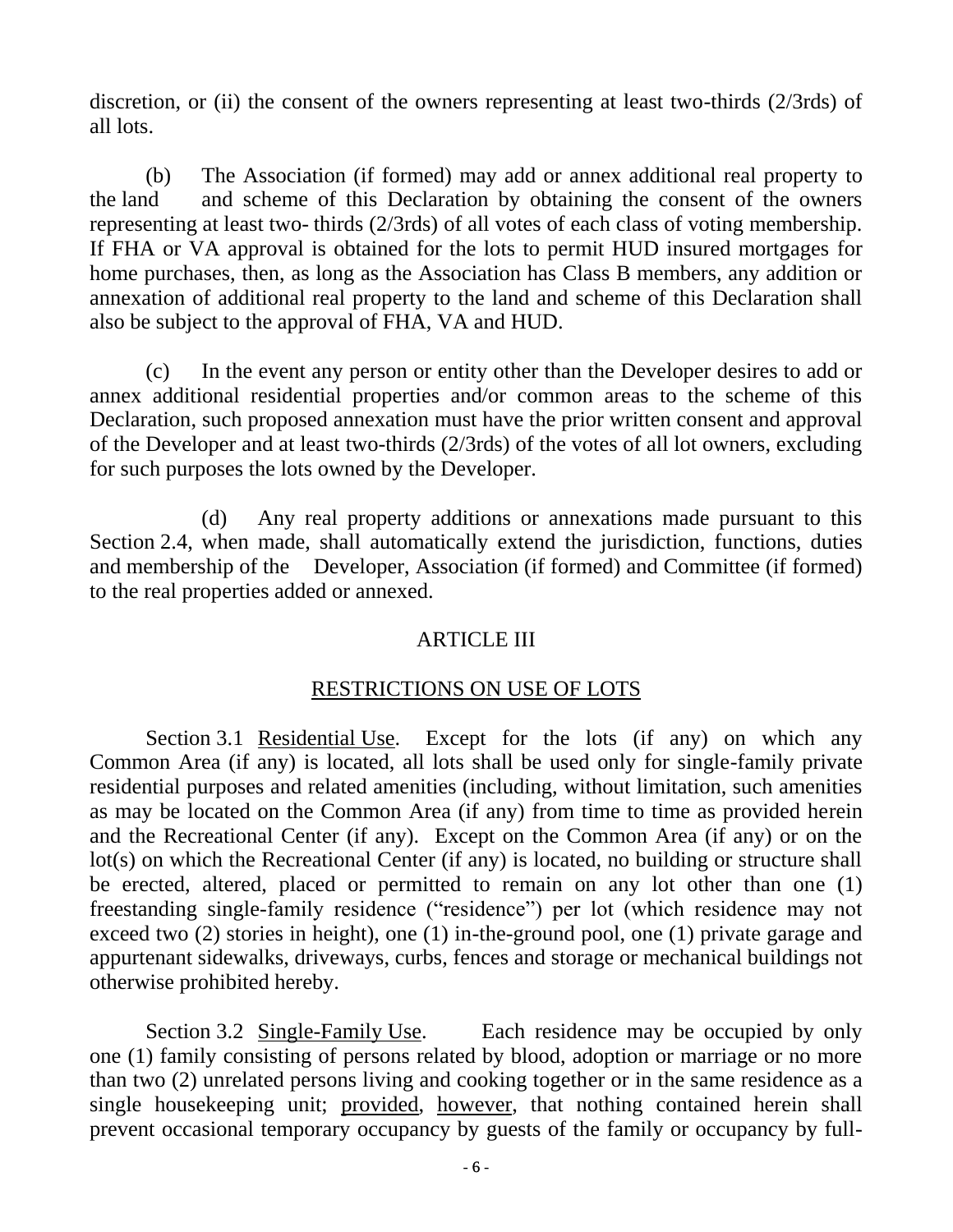time domestic servants or medical assistants employed by the family. No building or structure intended for or adapted to commercial, business or professional purposes, nor any apartment house, duplex, double house, lodging house, rooming house, dormitory, church, school, hospital, sanitorium, guest house, servant's quarters or multiple-family dwelling shall be erected, placed, permitted or maintained on any lot.

Section 3.3 Restrictions on Re-subdivision. Except for the initial subdivision and platting of the land contemplated or undertaken by Developer and any re-platting undertaken by Developer, none of the lots shall be divided into smaller lots.

Section 3.4 Uses Specifically Prohibited. (a) No machinery, boat, marine craft, boat or motorcycle trailer, hovercraft, aircraft, recreational vehicle, pick-up camper, travel trailer, motor home, camper body or similar vehicle or equipment (collectively, "Vehicle or Equipment") may be (i) parked for storage in the front driveway or front yard of any lot or residence which has a rear or side entry garage, (ii) parked for storage in the front driveway or front yard of any lot or residence which has a front entry garage if such Vehicle or Equipment exceeds twenty (20) feet in length, (iii) parked on any public street in the Addition, (iv) parked for storage in the side or rear yard of any lot or residence unless substantially concealed from public view, or (v) parked for storage anywhere on the lot unless such Vehicle or Equipment is fully operational and has all current licenses and permits necessary or appropriate for use on public thoroughfares or waterways. No such Vehicle or Equipment shall be used as a residence or office temporarily or permanently, provided that this restriction shall not apply to any Vehicle or Equipment temporarily parked and in use for the construction, maintenance or repair of a residence in its immediate vicinity. For purposes of this Declaration, any Vehicle or Equipment shall be "parked for storage" if it is parked on or in front of a lot for more than twenty (20) consecutive days without it being driven and used on a public street or thoroughfare.

(b) Trucks with tonnage in excess of one (1) ton and any vehicle with painted or affixed advertisement shall not be permitted to park overnight within the Addition except those used by Developer or a Builder during and directly related to the development of the Addition or construction of improvements on a lot in the Addition.

(c) No vehicle of any size which transports dangerous, flammable, hazardous, corrosive or explosive cargo may pass through or be kept in the Addition at any time.

(d) Except to the extent expressly permitted hereby, no vehicles or similar equipment shall be parked or stored in any area visible from any street except passenger automobiles, passenger vans, motorcycles, pick-up trucks (with tonnage not in excess of one (1) ton and pick-up trucks with attached bed campers (with tonnage not in excess of one (1) ton that are in operating condition with current license plates and inspection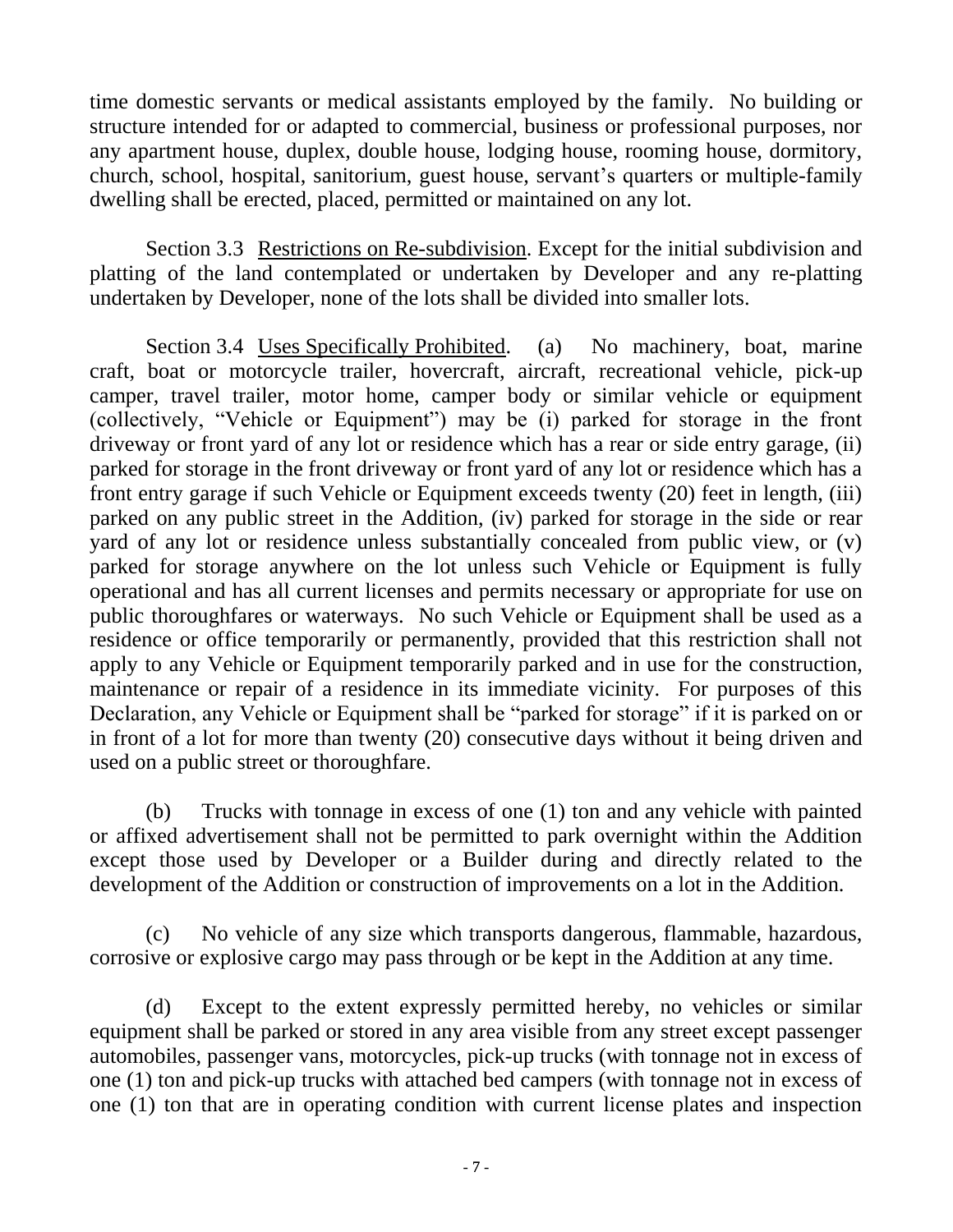stickers and in daily use as motor vehicles on the streets and highways of the State of Texas.

(e) No manufacturing, industrial, oil or gas drilling, oil or gas development, smelting, refining, quarrying or mining operations of any kind shall be permitted in the Addition, nor shall oil or gas wells, tanks, tunnels, pipelines(other than natural gas lines installed and maintained by a utility company generally serving the public and the residences in the Addition), mineral excavations or shafts be permitted upon or in any part of the Addition. No derrick or other structure, equipment or machinery designed for use in quarrying or boring for oil, natural gas or other minerals shall be erected, maintained or permitted within the Addition.

(f) No animals of any kind shall be raised, bred or kept on any land in the Addition except that dogs, cats or other household pets may be kept for the purpose of providing companionship for the residents of any residence constructed on a lot. Animals are not to be raised, bred or kept for commercial purposes or for fur, clothing or food. Without limiting the foregoing, it is the general purpose of these provisions to restrict the use of the Addition so that no person shall permanently or temporarily quarter in the Addition live cows, horses, bees, hogs, sheep, goats, guinea fowls, ducks, chickens, turkeys, skunks, snakes or any other reptiles, mammals or animals (domesticated, household or otherwise) that may interfere with or threaten the quietude, health or safety of the community. No more than four (4) domesticated households pets will be permitted on each lot. Pets must be restrained or confined on the owner's back lot inside a fenced area or within the residence. All lots shall be kept clean and free of pet waste and debris. All animals shall be properly tagged for identification and shall be properly vaccinated, bathed and otherwise kept clean to avoid health or safety risks and concerns.

(g) No portion of the Addition shall be used as a dumping ground for rubbish or a site for the accumulation of unsightly materials of any kind including, without limitation, broken or rusted equipment, disassembled, incomplete or inoperable cars or Vehicles or Equipment and discarded appliances and furniture. Trash, garbage or other waste shall not be kept on any lot or anywhere in the Addition except completely within well-maintained sanitary containers and only in reasonable quantities and until the next regularly scheduled pick-up or removal of such items, or five (5) days, whichever occurs first. All equipment and containers for the storage or other disposal of such material shall be kept in clean and sanitary condition. No incinerators may be erected or maintained in the Addition. Materials incident to construction of improvements may be stored on lots during construction so long as construction progresses on such lots without delay.

(h) No garage or other out-building (except for sales offices and construction trailers owned and used by the Developer or Builder on a lot in accordance with the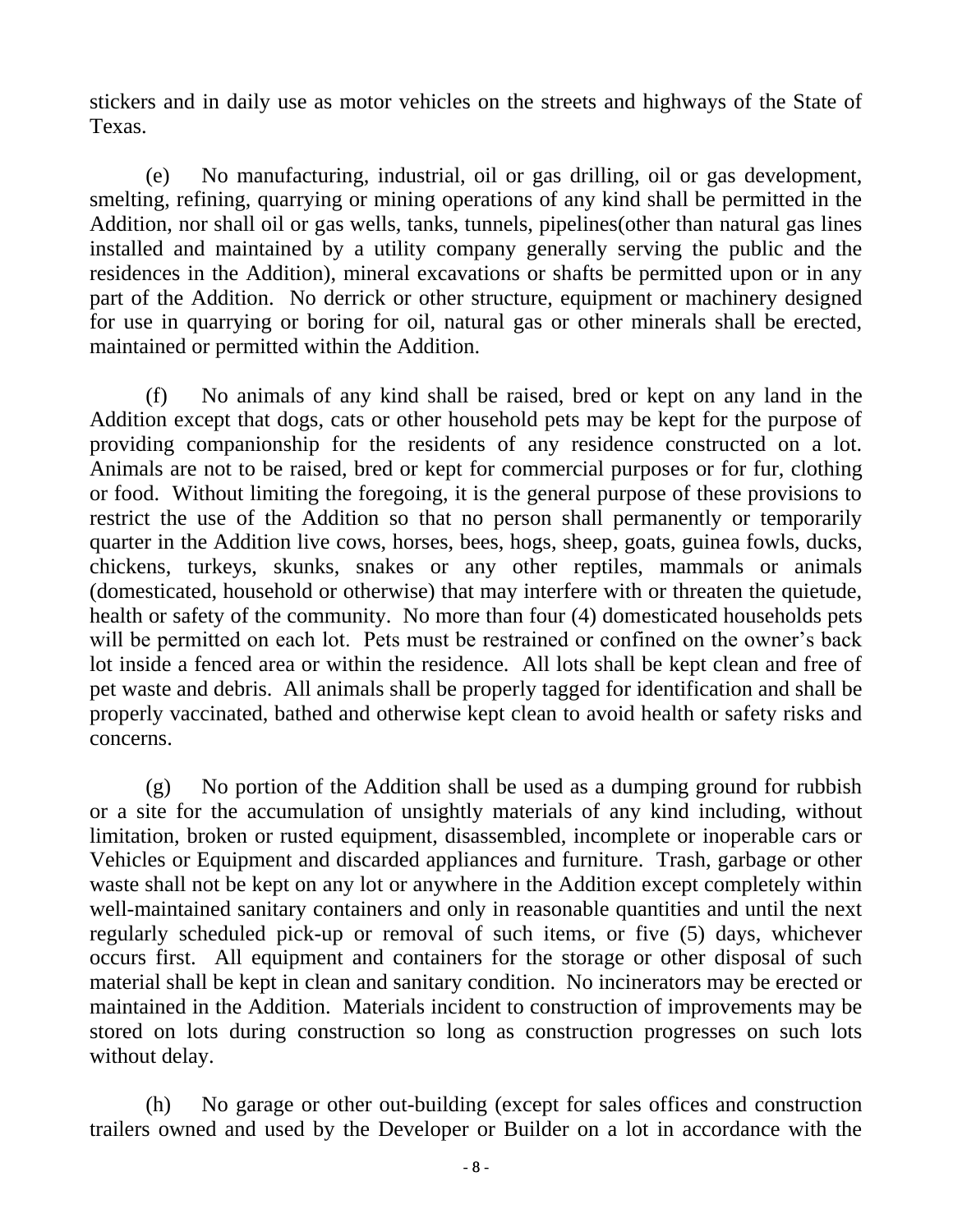provisions of Section 3.4(m) below) shall be occupied by any owner, tenant or other person on a lot prior to the erection and completion of a residence on such lot.

(i) Except as provided in Sections 3.4(m) and (n) below, no lot, residence or improvement shall be used for business, professional, commercial or manufacturing purposes of any kind. Except in connection with the activities of Developer and Builders described in Sections 3.4(m) and (n) below, no activity, whether for profit or not, shall be conducted in the Addition which is not related to single-family residential purposes or the development, marketing , construction or sale of the land, lots or residences thereon. No noxious or offensive activity shall be undertaken within the Addition, nor shall anything be done which is or may become an annoyance or nuisance to the Addition or its residents. Nothing in this section 3.4(i) shall prohibit an owner's use of a residence for quiet, inoffensive activities such as tutoring or giving art or music lessons so long as such activities do not violate the restrictions set forth above and do not materially increase the number of cars parked on the street or interfere with adjoining owners' use and enjoyment of their residences and yards.

(j) The drying of clothes in public view is prohibited. The owners and occupants of any lots at the intersections of streets or adjacent to parks, playgrounds or other facilities where the rear yard is visible to public view shall construct a suitable enclosure to screen from public view equipment which is incident to normal residences, such as clothes drying equipment, yard equipment, lawn furniture, pool filtration or composting equipment and stored materials.

(k) Except within fireplaces in the main residential dwelling and except for outdoor cooking in safe and sanitary residential barbecue grills, no burning of anything shall be permitted anywhere within the Addition.

(l) No use shall be conducted in the Addition which could be violative of any deed restrictions, other encumbrances of record, zoning or planned use designation, or development or building restrictions or regulations imposed by the City or County, all as such may be applicable to the Addition from time to time. Furthermore, no use shall be conducted which shall conflict with FHA or VA regulations (if applicable) or any regulation or ordinance of any other applicable governmental entity or agency.

(m) Notwithstanding anything contained herein to the contrary, Developer or a Builder may temporarily use a residence, garage or trailer as a sales, marketing or construction office for the sole purpose of (i) enabling the Developer to develop, construct, market and sell its lots and residences in the Addition or in any other addition or subdivision owned by Developer, or (ii) enabling a Building to construct, market and/or sell such Builder's residences in the Addition until such Builder's last residence in the Addition is sold; provided, however, unless otherwise permitted by the Developer, a sales, marketing or construction trailer or office may only be constructed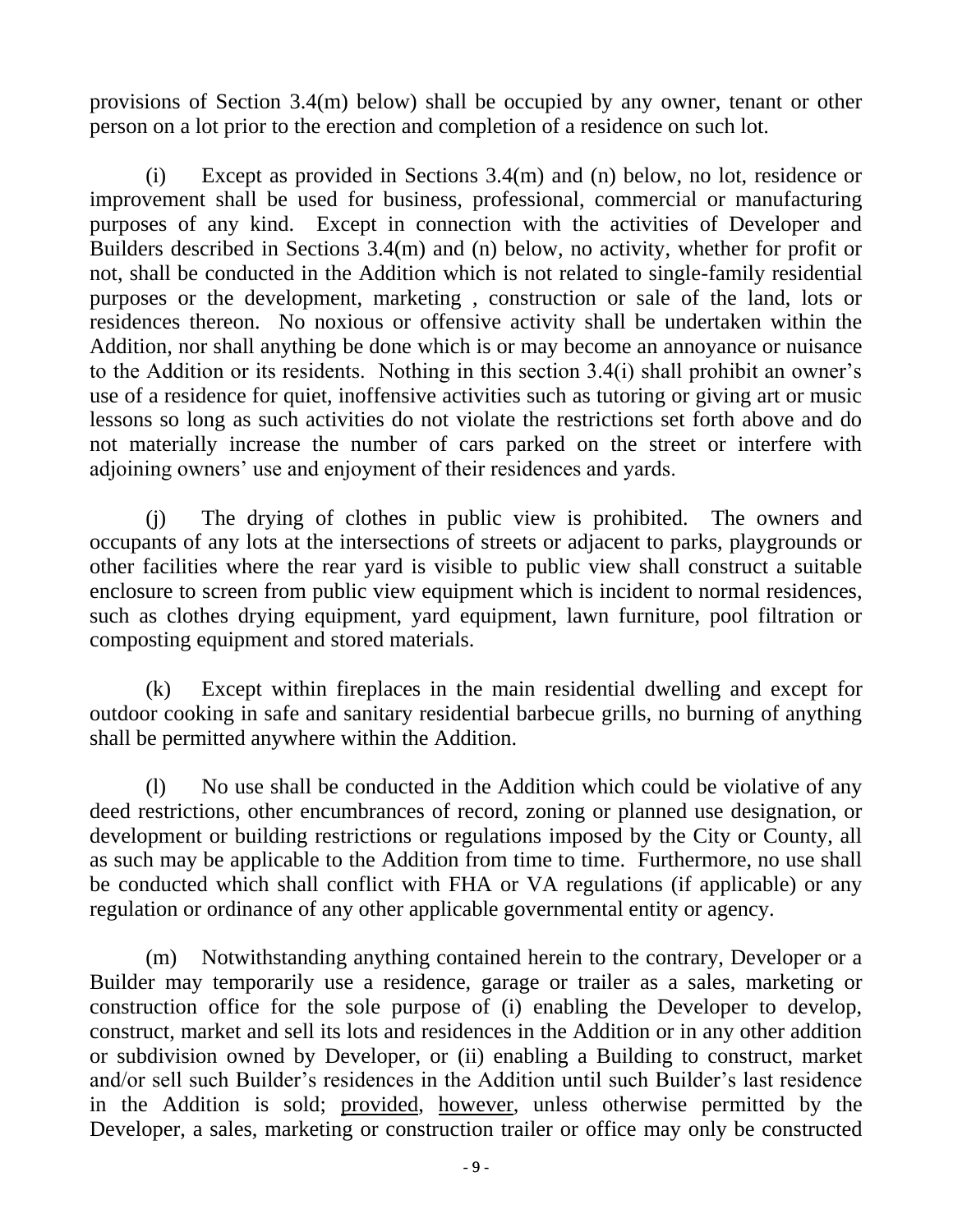and used by or on behalf of a Builder in the Addition if such Builder owns at least five (5) lots in the Addition at the time the trailer or office is constructed or created, and then may only be used to construct, market and sell such Builder's residences in the Addition and may not be used to construct, market and sell such Builder's residences in any other addition, subdivision or location.

(n) Notwithstanding anything contained in this Declaration to the contrary, Developer, the Committee (if formed) or the Association (if formed) may construct, or cause to be constructed, a recreational center (the "Recreational Center" in the Addition for the use of all owners of the lots in the Addition. Without limiting the foregoing, the Recreational Center (if any) may include, without limitation, swimming and other recreational and clubhouse facilities deemed desirable by Developer, the Committee or the Association, as applicable. If constructed, operation of the Recreational Center shall be managed by the Association or such other entity as the Developer may designate from time to time.

### ARTICLE IV

### CONSTRUCTION OF IMPROVEMENTS

Section 4.1 General Standards. All construction in the Addition shall be in accordance with the standards developed pursuant to Section 5.5 hereof, unless otherwise approved by the Developer or Committee (if formed) as provided in Article V hereof.

Section 4.2 Garage Required. Each residence shall have a private garage suitable for parking not less than two (2), nor more than four (4), standard size automobiles and, unless otherwise permitted by the Developer, Association (if formed) or Committee (if formed), each garage shall be attached to such residence, open to the front, side or rear of the lot and conform in appearance, design and materials to the main residence. No garage shall be enclosed or otherwise altered to prevent the parking of at least two (2) conventional automobiles completely within such garage unless an additional garage if constructed which meets the standards of this Article IV, is in compliance with existing City ordinances and is approved by the Developer or Committee (if formed). Enclosure of garages by Developer or a Builder for temporary marketing, sales, construction or office purposes is permitted hereby, provided such enclosures and offices are architecturally compatible with the residence and this Declaration and are used in accordance with the provisions of Section 3.4(m) hereof. If any garage is so enclosed by Developer or a Builder, such garage shall be converted to use solely for the parking of automobiles as described above prior to the sale or lease of such residence to the occupying owner.

Section 4.3 Driveways. All driveways shall be surfaced with concrete.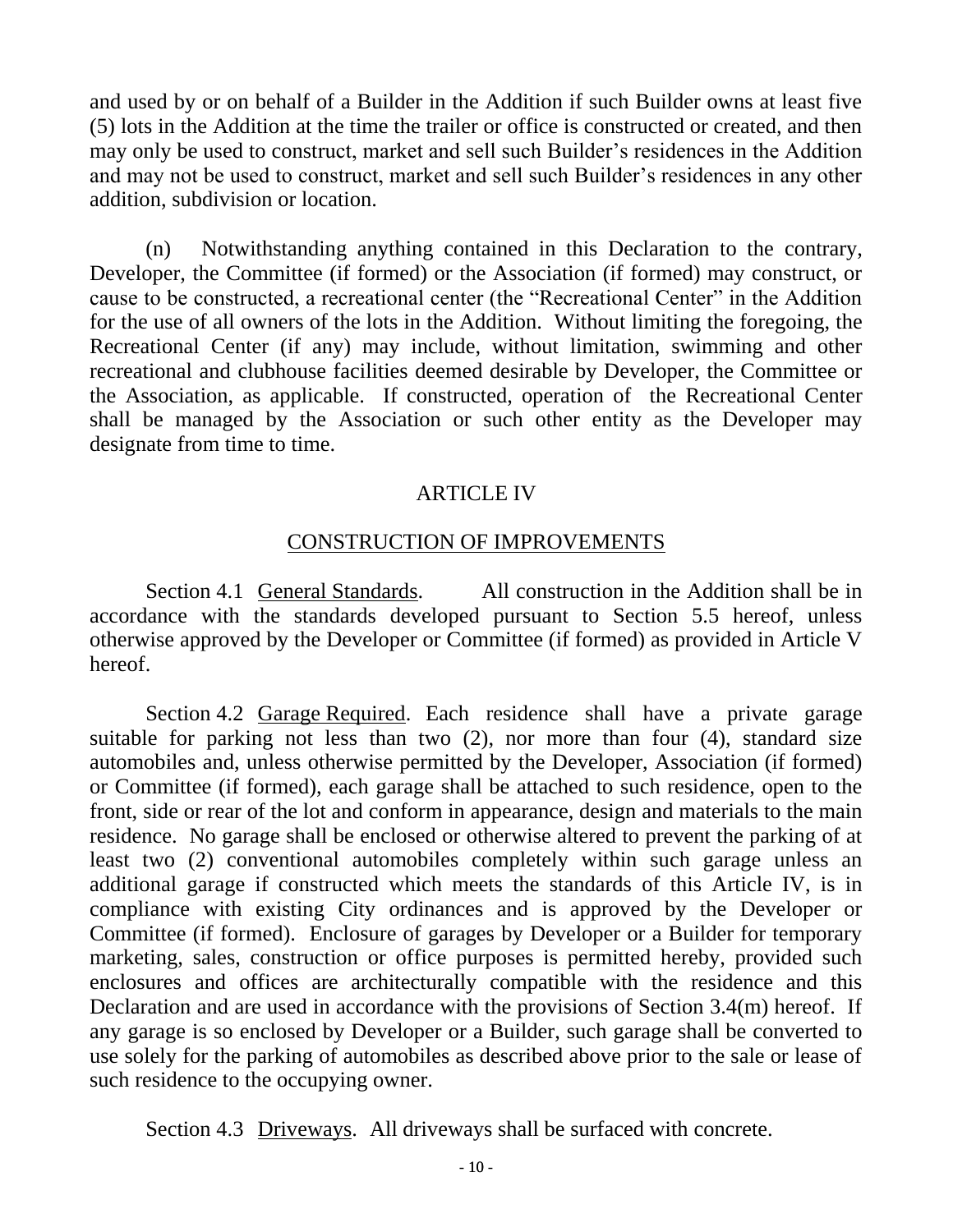Section 4.4 Construction Specifically Regulated. (a) No temporary dwelling shop, trailer or mobile home of any kind nor any improvement of a temporary character (except children's playhouses, dog houses, greenhouses, gazebos, lawn furniture and buildings as approved by Developer or the Committee (if formed) for storage of lawn or pool maintenance equipment, which may be placed on a lot only in areas not visible from any street adjacent to the lot) shall be permitted on any lot except that the Developer and any Builder may have temporary dwellings, trailers or improvements (such as a sales office and/or construction trailer) on a given lot in accordance with the provisions of Section 3.4(m) hereof. No building material of any kind or character shall be placed or stored upon the lot until the owner thereof is ready to commence construction of improvements thereon, and then such material shall be placed only within the property lines of the lot upon which the improvements are to be erected.

(b) No structure of a temporary character, such as a trailer, tent, shack, barn or other out-building, shall be used on any land at any time as a dwelling house; provided, however, that Developer or any Builder may maintain and occupy model houses, sales offices and construction trailers in accordance with the provisions of Section 3.4(m) hereof.

(c) No individual water supply system (which is not part of the public water supply system serving the entire Addition) shall be permitted in the Addition.

(d) No individual sewage disposal system (which is not part of the public sewage disposal system serving the entire Addition) shall be permitted in the Addition.

(e) No air-conditioning apparatus shall be installed on the ground in front of a residence or on the roof of any residence (unless screened by the roof structure in a manner approved by the Developer or Committee, if formed). No air-conditioning apparatus nor evaporative cooler shall be attached to any front wall or window of a residence.

(f) Except with the prior written permission of the Developer or Committee (is formed), no antennas, dishes or other equipment for receiving or sending audio or video messages or transmissions shall be permitted in the Addition except antennas for private AM and FM radio reception and UHF and VHF television reception. All antennas shall be located inside the attic or the residence and one satellite dish or other similar instrument or structure may be placed in the back yard of each lot so long as it is completely screened from view from any street, alley, park or other public area.

(g) No fence (except as may otherwise be permitted herein or on any exhibits hereto), wall, hedge or shrub planting which obstructs sight lines at elevations between two (2) and six (6) feet above the roadway shall be placed or permitted to remain on any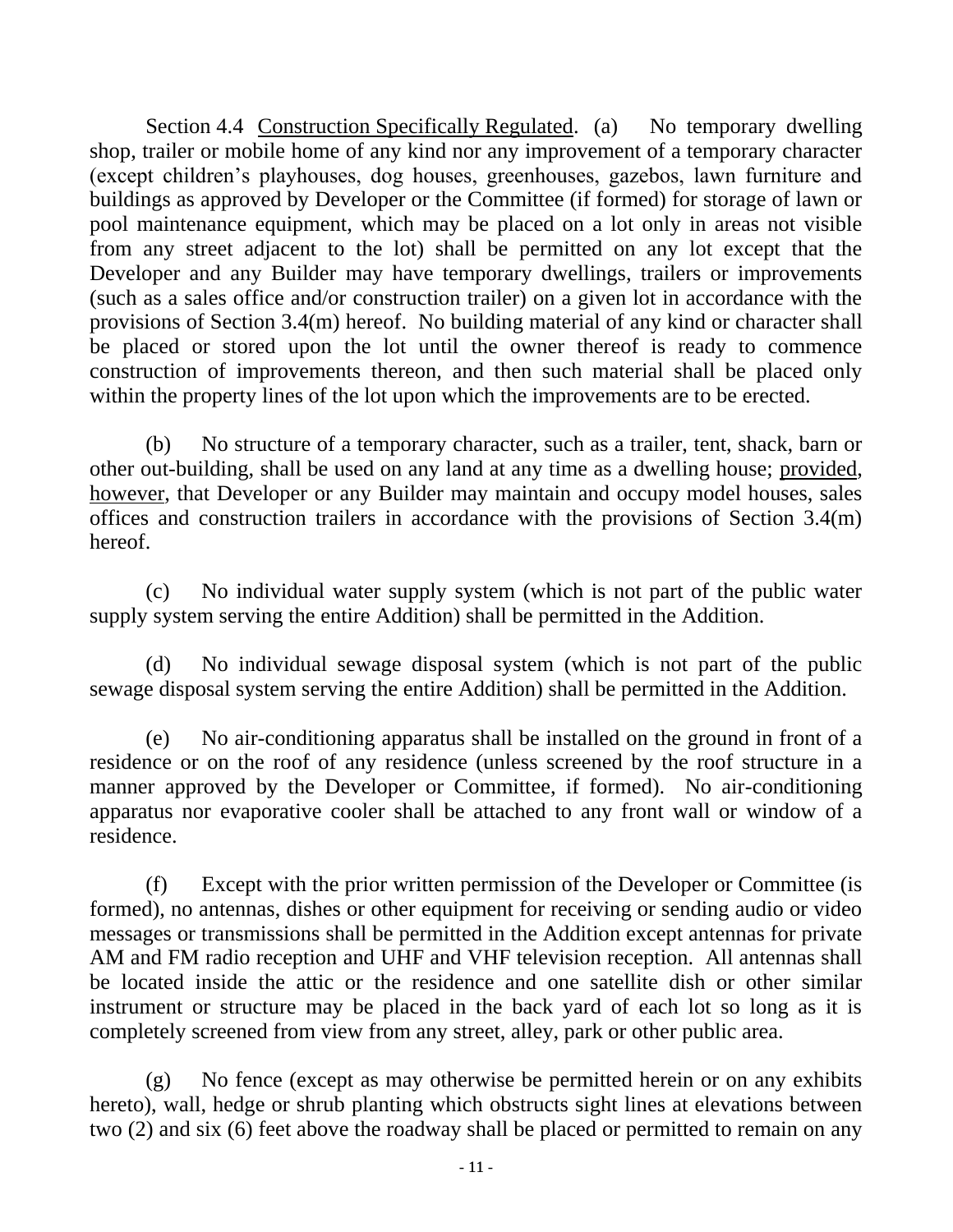corner lot within the triangular area formed by the street right-of-way lines and a line connecting them at points ten (10) feet from the intersection of the street right-of-way lines, or, in the case of a rounded property corner, from the intersection of the street right-of-way lines as extended. The same sight-line limitations shall apply on any lot within ten (10) feet from the intersection of a street right-of-way line with the edge of a private driveway or alley pavement. No tree shall be permitted to remain within such distance of such intersections unless the foliage line is maintained at sufficient height to prevent obstruction of such sight line.

(h) Except for children's playhouses dog houses, greenhouses, gazebos and buildings (as approved by the Developer or Committee, if formed) for storage of lawn and pool maintenance equipment, no building previously constructed elsewhere shall be moved onto any lot, it being intended that only new construction be placed and erected thereon.

(i) Within platted easements on each lot, no permanent structures, paving (other than driveways, sidewalks and flatwork installed in compliance with all applicable codes and laws and the remaining provisions of this Section 4.4(i)), planting or materials shall be placed or permitted to remain which may damage or materially interfere with the installation, operation and maintenance of utilities or change, obstruct or retard the flow of water through or within drainage channels and/or easements.

(j) After Developer has developed the lots, the general grading, slope and drainage plan of a lot may not be altered, nor may any dams, berms, channels or swales be constructed or excavated, without the prior approval of Developer (or Committee, if formed), the City (if applicable) and other appropriate agencies having authority to grant such approval.

(k) No sign of any kind shall be displayed to the public view on or in front of any lot or on any Vehicle or Equipment on or in front of any lot except one (1) professional sign of not more than one (1) square foot, and one (1) sign of not more than five (5) square feet, advertising the lot and improvements thereon for rent or sale, or signs used by Developer or any Builder to advertise the land or lots and improvements thereon during the development, construction and sales period. Any such signs must conform to the requirements of Section 4.12 hereof (if applicable) and may not (i) describe the condition of the residence or lot, (ii) describe, malign or refer to the reputation, character or building practices of Developer, Builder or any other lot owner, and (iii) discourage or otherwise impact or attempt to impact anyone's decision to acquire a lot or residence in the Addition. Declarant, Developer, Association (if formed) or their respective agents shall have the right to remove all signs, billboards or other advertising structures including, without limitation, political or private sale (such as "garage" sale) signs, that do not comply with this Section 4.4(k), and in so doing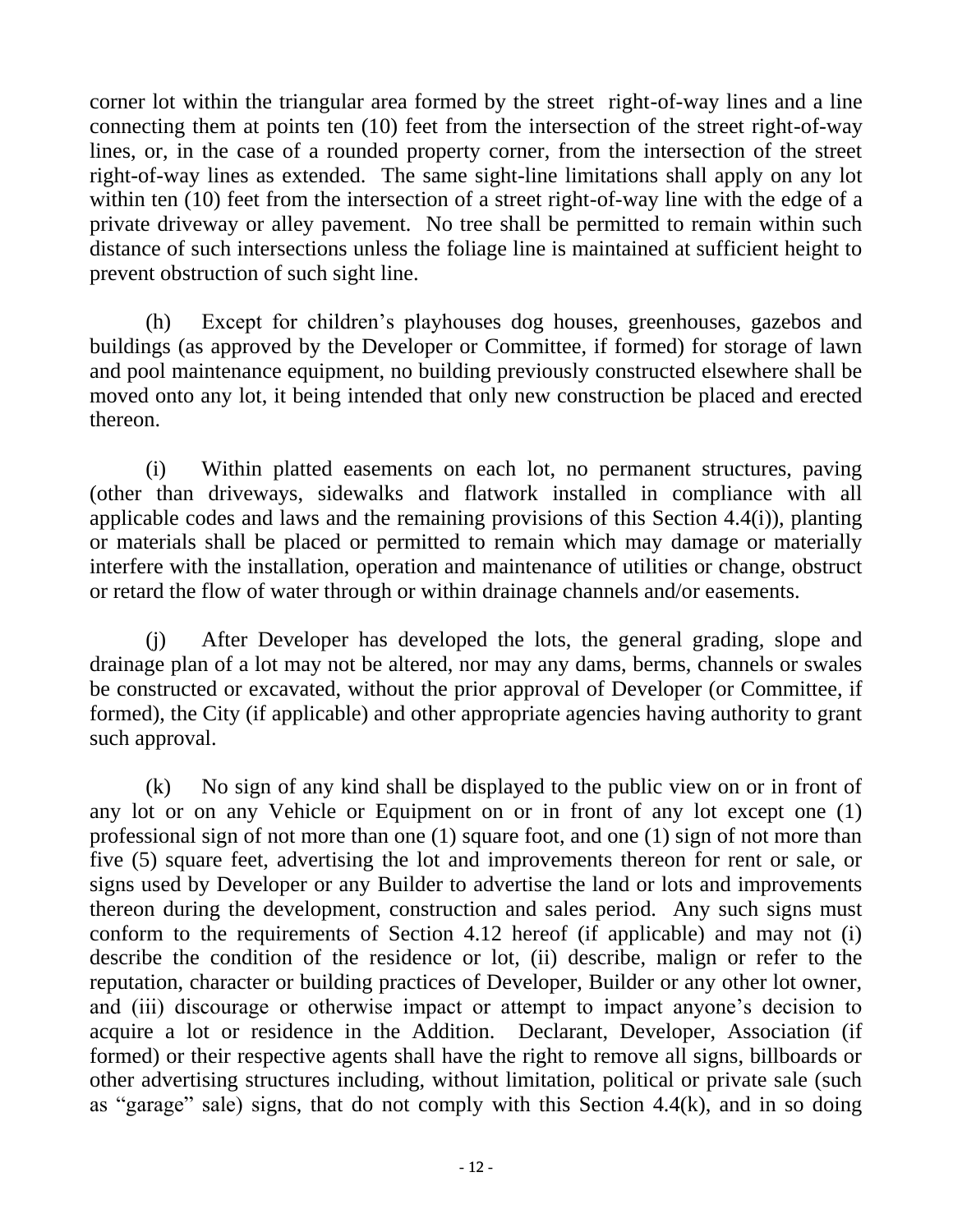shall not be subjected to any liability for trespass or any other liability in connection with such removal.

(l) All containers and other facilities for trash disposal must be located and screened in a manner approved by the Developer or Committee (if formed).

(m) All exterior mechanical equipment, including, without limitation, heating, air conditioning and ventilation ("HVAC") equipment, shall be located and screened in a manner approved by the Developer or Committee (if formed). Without limiting the foregoing, no window air conditioning units shall be permitted in any residence on any lot.

(n) All construction shall comply at all times with this Declaration and all other applicable deed restrictions, encumbrances of record, zoning ordinances and requirements, planned use and development restrictions, building codes, FHA and VA requirements and regulations and all other applicable ordinances and regulations.

(o) All roof surfaces shall have at least (i) a five (5) foot to twelve (12) foot pitch or slope on the main structure, and (ii) a four (4) foot to twelve (12) foot pitch or slope on the garage and porches unless otherwise approved by the Developer or Committee (if formed).

Section 4.5 Minimum Floor Area. Except with respect to the Recreational Center (if any) and any buildings or structures constructed by the Developer on the Common Area (if any), the total air-conditioned habitable living area of the main residential structure on each lot, as measured to the outside of exterior walls, but exclusive of porches, garages, patios and detached accessory buildings, shall be not less than one thousand two hundred (1200) square feet or the minimum habitable floor area as specified by the City, whichever is greater.

Section 4.6 Approved Materials. (a) Except with respect to the Recreational Center (if any) and any buildings or structures (if any) constructed by the Developer on the Common Area (if any), the total exterior wall area of the front of each building including the first and second floor of each two (2) story building constructed or placed on a lot shall be one hundred percent (100%), and the total exterior wall area of the entire first floor of each building constructed or placed on a lot shall be not less than seventy-five percent (75%) (or such higher percentage as may be required by the City), brick, brick veneer, stone, stone veneer, masonry or other materials approved by the Developer or Committee (if formed). Windows, doors, chimney chases, openings, gables and other areas which are not permitted to have brick by applicable City code and/or building ordinances are excluded from the calculation of the total exterior wall area.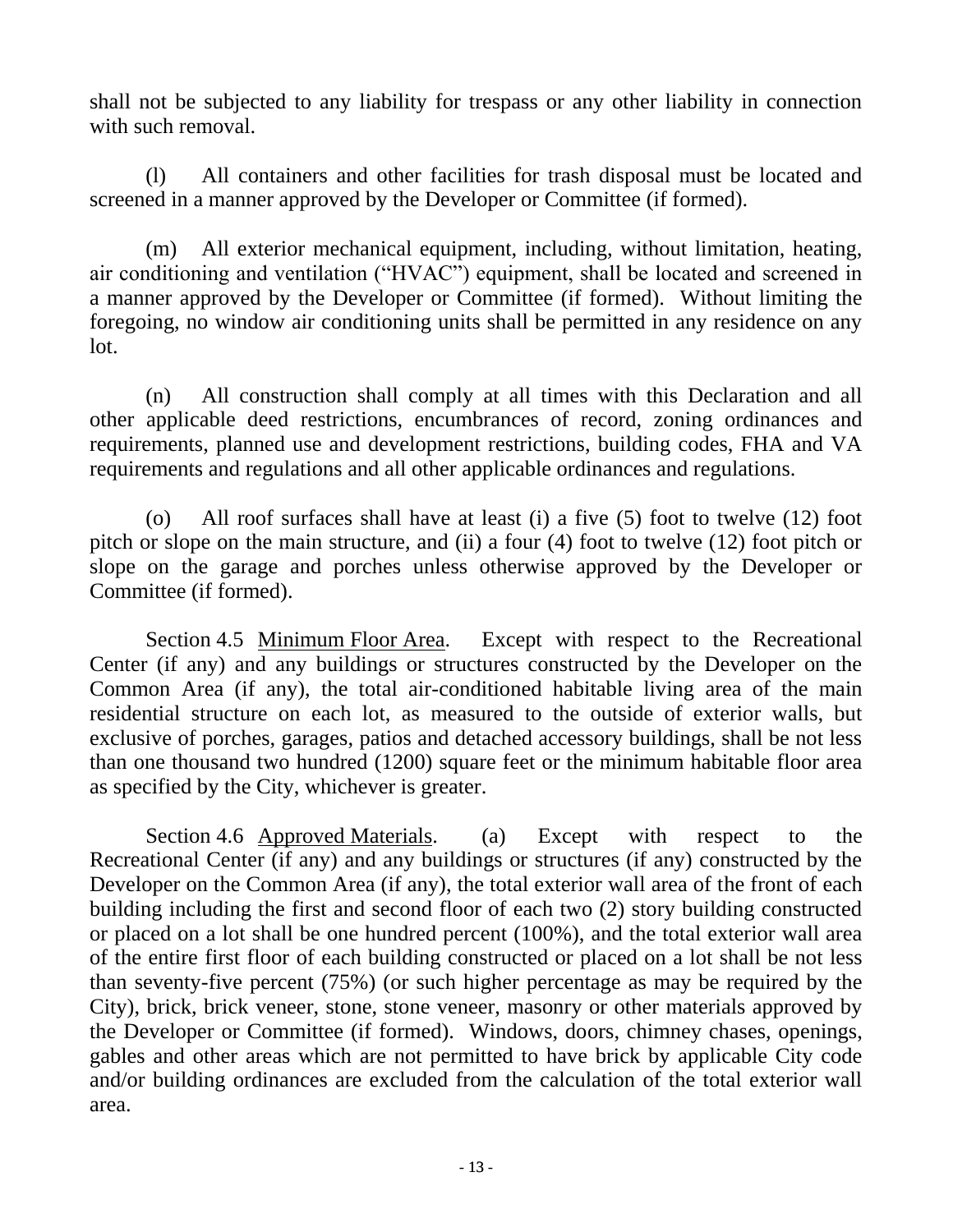(b) The exterior surfaces of the chimney chases shall be fully enclosed by materials approved by the Developer or Committee (if formed).

(c) Roofing materials may be wood shingle, slate, metal, tile or composition or asphalt roofing material, which composition or asphalt roofing material is restricted to material weighing a minimum of one hundred ninety (190) pounds per one hundred (100) square feet of area, unless otherwise approved by the Developer or Committee (if formed); provided, however, all such roofing materials shall conform to applicable City, FHA and VA requirements.

Section 4.7 Side, Front and Rear Setback Restrictions. No dwelling shall be located on any lot nearer to the front or rear lot line or nearer to the side lot line than the minimum setback lines shown on the Plat or required by the City. In any event, no building shall be located on any lot nearer than twenty (20 feet to, nor further than forty (40) feet from, the front lot line, nor nearer than five (5) feet to any interior side lot line, nor on corner lots nearer than ten (10) feet to the side property line adjoining the street unless approved by Developer or the Committee (if formed) and all applicable governmental agencies and authorities. For all purposes of this Section 4.7, eaves, steps and open porches shall not be considered as a part of the building; provided, however, that this shall not be construed to permit any portion of a building on a lot to encroach upon another lot or to vary from any applicable City requirements.

Section 4.8 Waiver of Front Setback Requirements. With the prior written approval of the Developer or Committee (if formed) and the City (if required), any building may be located further back from the front property line of a lot than provided in Section 47 where, in the opinion of the Developer or Committee (if formed), the proposed location of the building will add to the appearance and value of the lot and will not substantially detract from the appearance of the adjoining lots.

Section 4.9 Fences and Walls. Any fence to be constructed on any lot shall be designed, located and constructed of materials prescribed herein and on any exhibits attached hereto and incorporated herein by reference. Without limiting the foregoing, the location and type of any fence or wall must be approved by the Developer or Committee (if formed) and must be constructed ot masonry, brick, wood or other material approved by the Developer or Committee (if formed) and must comply with all applicable goermental requirements and ordinances and all provisions of this Declaration. Except as approved by the Developer or Committee (if formed) or as otherwise set forth herein or on any exhibits attached hereto, no fence or wall shall be permitted to extend nearer to the front street than (i) forty-five (45) feet from the front street, or (ii) the front of the house, whichever distance is further. Except as approved by the Developer or Committee (if formed) or as otherwise set forth herein or on the exhibits attached hereto, no portion of any fence shall be less than six (6) feet nor more than eight (8) feet in height as measured from the lowest point of the lot.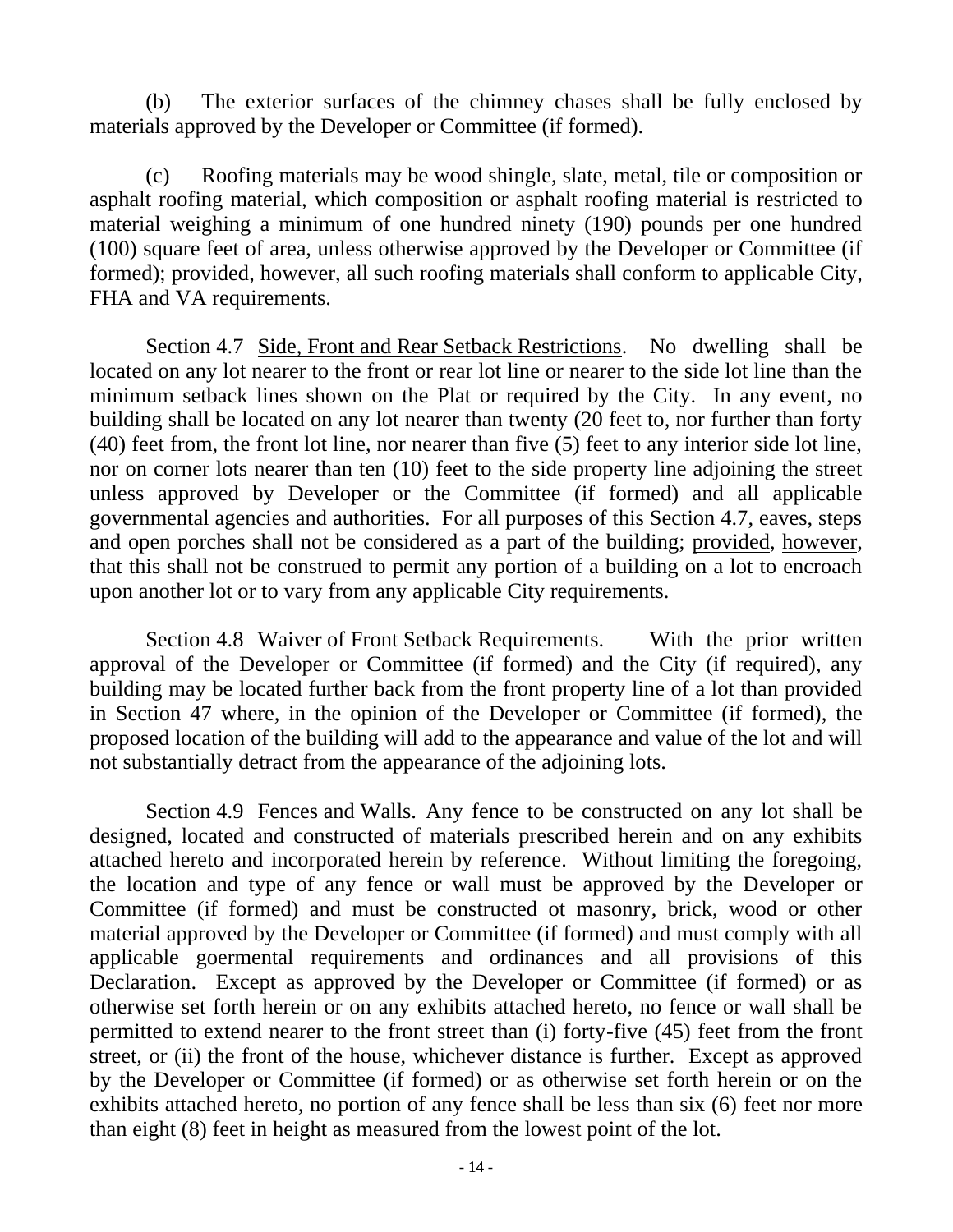Section 4.10 Sidewalks. All sidewalks shall conform to all applicable City, FHA and VA specifications and regulations.

Section 4.11 Mailboxes. Mailboxes shall be constructed of a material and design approved by the Developer or Committee (if formed) and the United States Postal Service.

Section 4.12 Signs Advertising the Addition or Lots. All signs advertising the entire land or any substantial part thereof shall be approved by the Developer or Committee (if formed). All signs shall be maintained in good condition and repair, with a neat and orderly appearance, and shall comply with the applicable ordinances of the City. All signs advertising the Addition shall be removed after all buildings to be initially constructed on the advertised lot(s) have been sold. Developer, the Association (if formed) or the Committee (if formed) may remove from the Addition or any surrounding area any signs which do not comply with this Section 4.12.

Section 4.13Landscaping/Fencing Plans. Any person or entity (other than the Developer) planning to landscape or fence areas in the Addition (other than individual lots) shall prepare and submit to the Developer or the Committee (if formed) for approval, pursuant to the procedures set forth in Article V, a landscaping/fencing plan for such areas in the Addition prior to undertaking any landscaping or fencing in the Addition. Without limiting the requirement to obtain approval as noted above, such plan shall be compatible with the existing landscaping or fencing improvements and treatments, if any, in the Addition, and shall be in compliance with the terms and provisions thereof.

Section 4.14 Destruction. Any improvements on any lot which are fully or partially destroyed or damaged by fire, storm or any other peril shall be fully rebuilt and repaired or the debris therefrom fully removed, within a reasonable period of time not to exceed one hundred eighty (180) days after the occurrence of such destruction or damage, unless a written extension is obtained by the owner of such lot from Developer and the Committee (if formed).

Section 4.15 Developer Approval. (a) Prior to the formation of the Committee (if ever) and during any periods of time after such formation that the Committee no longer exists, all consents and approvals reserved to the Developer shall be made solely by the Developer.

(b) All consents and approvals reserved to the Developer may be made and provided by the Committee (if formed) or the Association (if formed) only after the (i) Developer has relinquished its duties hereunder to the Committee or Association or sold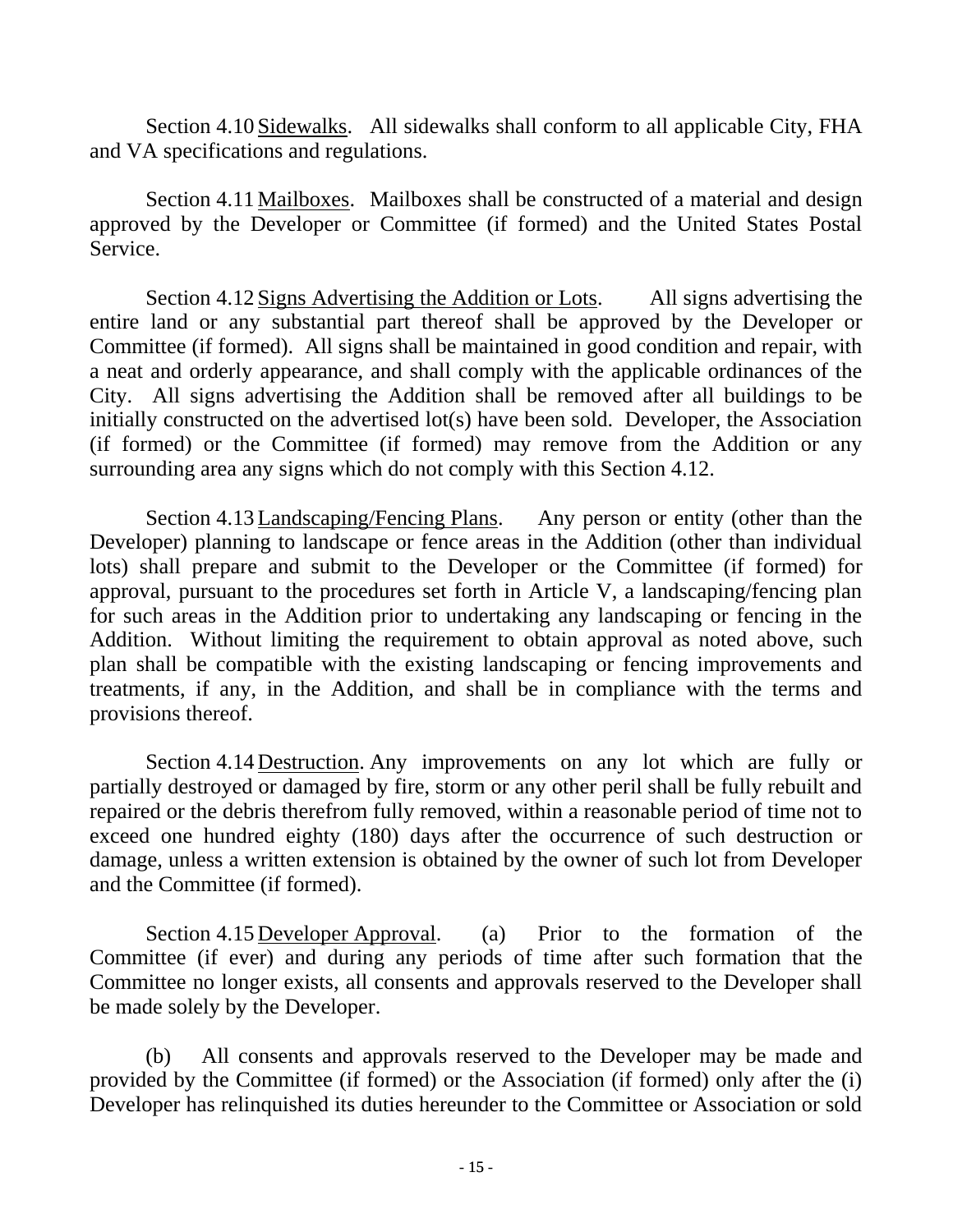or otherwise disposed of all its interest in all of its lots and other property in the Addition, or (ii) Developer elects not to exercise such rights, easements and authority.

#### ARTICLE V

#### ARCHITECTURAL CONTROL COMMITTEE

Section 5.1 Appointment. The Architectural Control Committee (the "Committee") consisting of three (3) members may, but shall not be obligated to, be formed only by the Developer during the period of time that Developer owns any interest in any lot, and thereafter (a) by the Board members of the Association (if formed), or (b) by the lot owners representing a majority of the lots. If the Committee is formed by the Developer, then (i) Developer shall initially designate and appoint the members to the Committee, each appointee to be generally familiar with the residential and community development design matters within other additions with which Developer has been associated and knowledgeable about those concerns articulated in this Declaration, and (ii) within ninety (90) days after the date that all of the lots have been sold by the Developer, the Board (if the Association has been formed and is in existence as of such date) or the lot owners (if the Association has not been created or is no longer in existence as of such date) shall (A) confirm and approve the membership of the Committee, or (B) appoint one (1) or more successor members of its/their own choosing to the Committee, with such succession to be effective thirty (30) days after such appointment of such successor(s).

Section 5.2 Term; Successors; Compensation; Liability. (a) Each member of the Committee shall serve on the Committee until such member resigns or is removed by the party who appointed such member to serve on such Committee. Without limiting the foregoing, the appointing party may remove its appointed member of the Committee at any time for any reason.

(b) In the event of the death, resignation or removal by the appointing party of any member of the Committee, such appointing party shall have full authority to designate and appoint a successor within a reasonable period of time. If no such appointment is made on a timely basis, the remaining member(s) of the Committee shall appoint a successor member.

(c) No member of the Committee shall be entitled to compensation for, or be liable for claims, causes of action or damages arising out of, services performed pursuant to this Declaration.

Section 5.3 Authority. (a) After the initial platting of the land in the Addition, the Addition shall not be re-platted or re-subdivided, no landscaping shall be undertaken and no building, fence, wall or other structure shall be commenced, erected,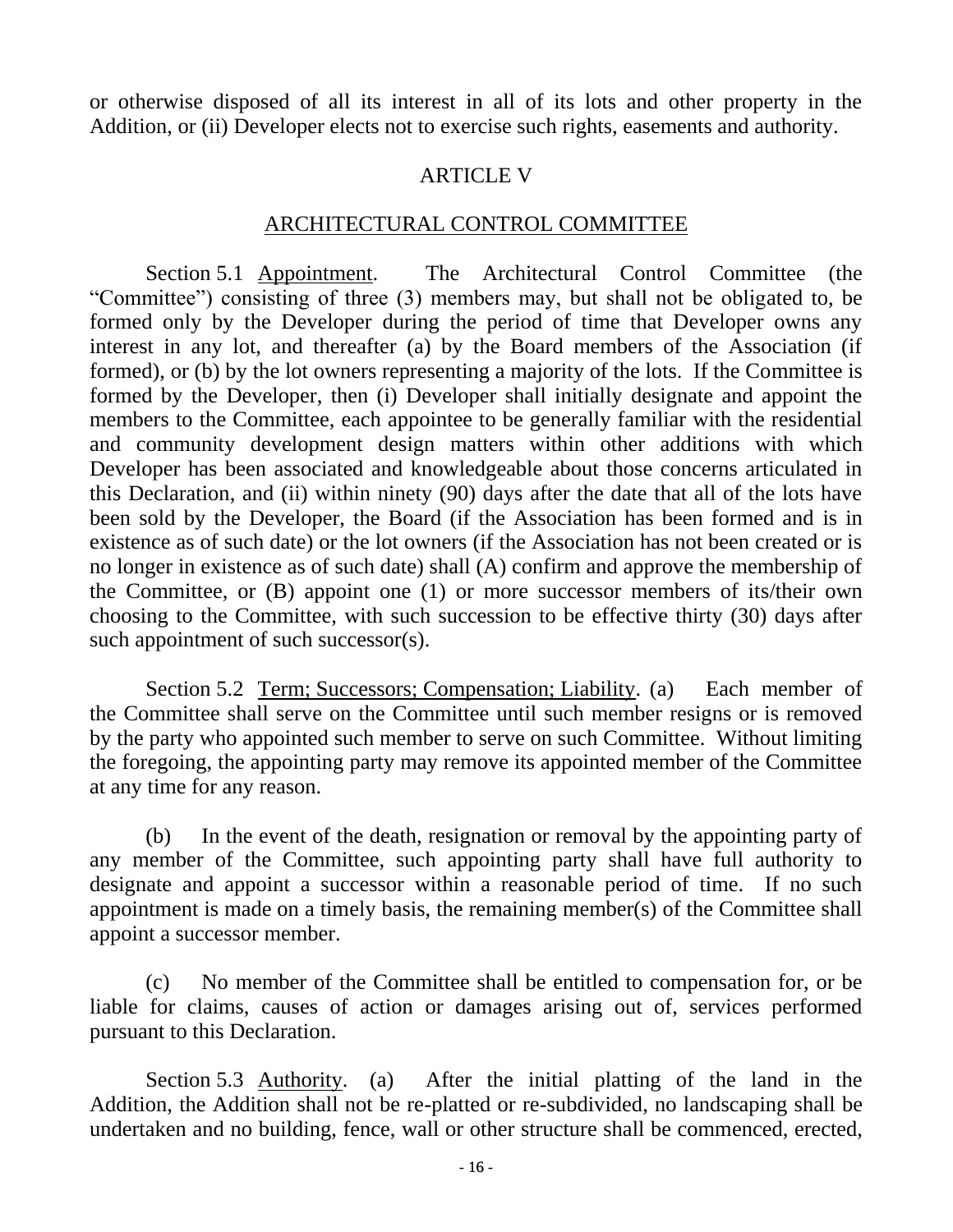placed, maintained or altered on any lot, nor shall any exterior painting of, exterior addition to, or alteration of, such items be made by any part6y (other than Developer) until all plans have been approved by Developer, and if a Committee has been formed and is in existence as of such date then until all plans therefore have been submitted to and approved in writing by a majority of the members of the Committee, as to:

(i) conformity and harmony of the proposed re-plat and any landscape plan to the existing development in the Addition, surrounding areas, community standards and other developments with which Developer is associated;

(ii) quality of workmanship and materials, adequacy of site dimensions, adequacy of structural design and proper facing of main elevation with respect to nearby streets;

(iii) conformity and harmony of the external design, color, type and appearance of exterior surfaces and landscaping in relation to the various parts of the proposed improvements and in relation to improvements on other lots in the Addition; and

(iv) the other standards set forth within this Declaration or matters in which Developer or the Committee (if formed), whichever applies, has been vested with the authority to render a final interpretation and decision.

Without limiting the foregoing, Developer or the Committee (if formed), whichever applies, is authorized and empowered to consider and review any and all aspects of platting, construction and landscaping which may, in the reasonable opinion of such party, affect the living enjoyment of one or more lot owners or the general value of lots in the Addition. In considering the harmony of external design between existing structures and a proposed building being erected, placed or altered, the Developer or the Committee (if formed), whichever applies, shall consider only the general appearance of the proposed building as that can be determined from front, rear and side elevations on submitted plans.

(b) Developer, or the Committee (if formed) acting pursuant to a majority vote of its members, whichever applies, shall have the right, power and authority to enforce the covenants, conditions, restrictions and all other terms contained in this Declaration relating to the matters within its purview as set forth herein. If the Developer fails or refuses to enforce this Declaration as stated above, then the Association (if formed) shall have the right, power and authority to enforce this Declaration.

Section 5.4 Procedure for Approval. (a) Each of the following documents (and all modifications thereof) must be submitted to the Developer or the Committee (if formed), whichever applies, and such party's approval must be obtained, prior to the document's submission to the City or implementation: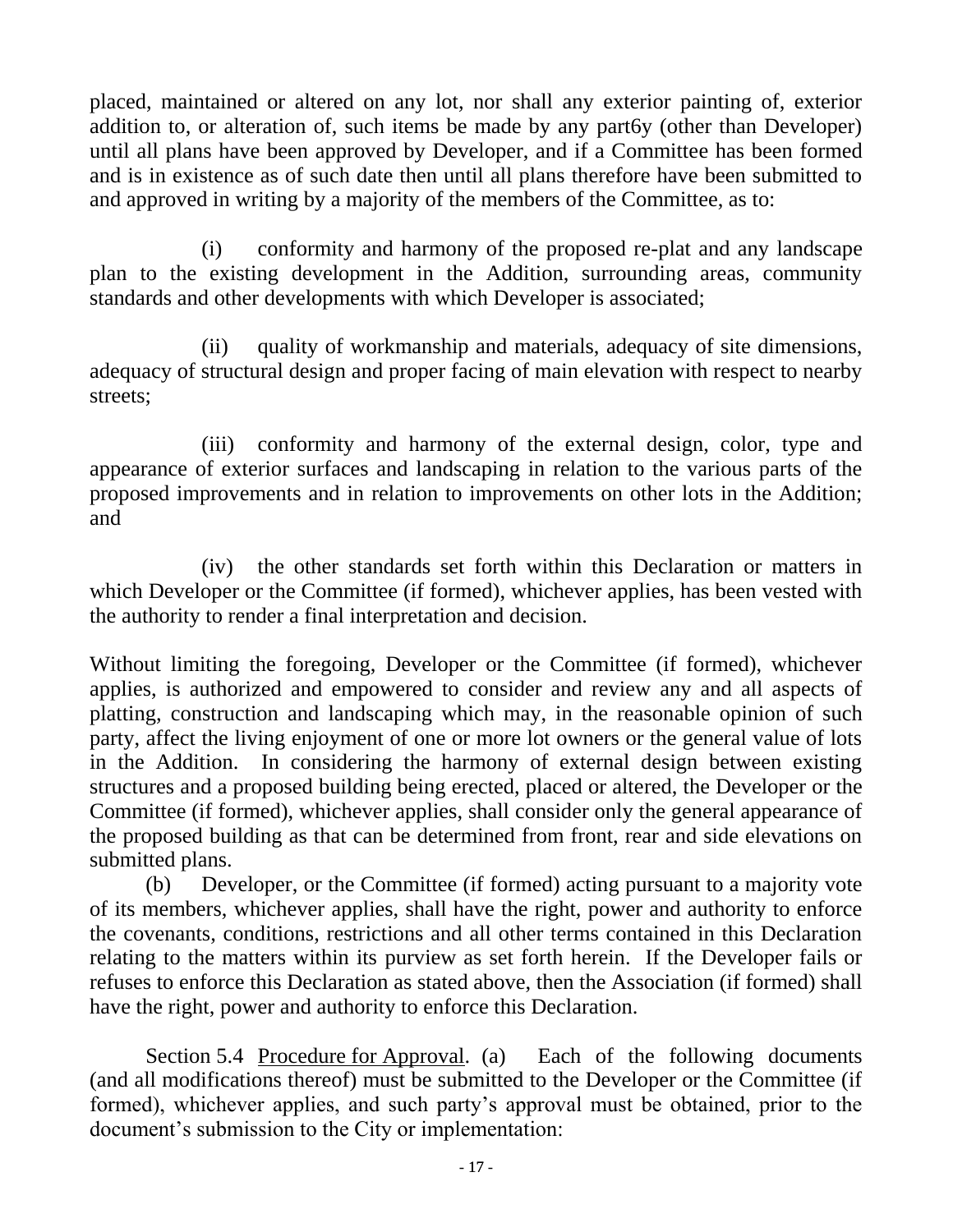- (i) preliminary re-plat;
- (ii) final re-plat;
- (iii) engineering plans and specifications;
- (iv) landscaping, fencing and general development plans; and

(v) architectural, building and construction plans for each residence, showing the nature, kind, shape, height, materials and location of all landscaping and improvements on each lot, and specifying any requested variance from the setback lines, garage location or other requirements set forth in this Declaration, and, if requested by Developer or the Committee (if formed), samples of proposed construction materials.

(b) All documents must be submitted in duplicate and must be sent to Developer or the Committee (if formed) by hand delivery or certified mail; provided, however, Developer shall not be obligated to submit or obtain approval of such documents as long as the Developer owns any lot(s) in the Addition. At such time as the submitted documents meet the approval of Developer or the Committee (if formed), one complete set of the submitted documents will be retained by such party and the other complete set shall be marked "Approved," signed by such party and returned to Builder or its respective designated representative. If disapproved by such party, one set of documents shall be returned marked "Disapproved" and shall be accompanied by a statement of the reasons for disapproval, which statement shall be signed by such party. Such party's approval or disapproval shall be in writing. In no event shall such party give oral approval of any documents. Notwithstanding the foregoing, if such party fails to respond to any submitted documents within ninety (90) days after the date of submission, the matters submitted shall be deemed to be approved.

Section 5.5 Standards. Developer or the Committee (if formed), whichever applies, shall use its best efforts to promote and ensure a high level of taste, design, quality, harmony and conformity throughout the Addition consistent with the standards set forth in this Declaration, provided that such party shall have sole discretion with respect to taste, design and all standards specified herein. One objective of such party is to conform generally with community standards and prevent unusual, radical, curious, odd, bizarre, peculiar or irregular structures from being built or maintained in the Addition. Such party shall also have the authority, among other things, to require at a minimum a six (6) to twelve (12) foot roof pitch or slope on the main structure of the residence subject to such party's ability to permit slight variances for garage and porch roof pitch or slope), to require that the exterior surfaces of the chimney chases be covered with brick, masonry or wood, to prohibit the use of lightweight composition roof material, to require that the colors of roofing materials be earth tones, to require the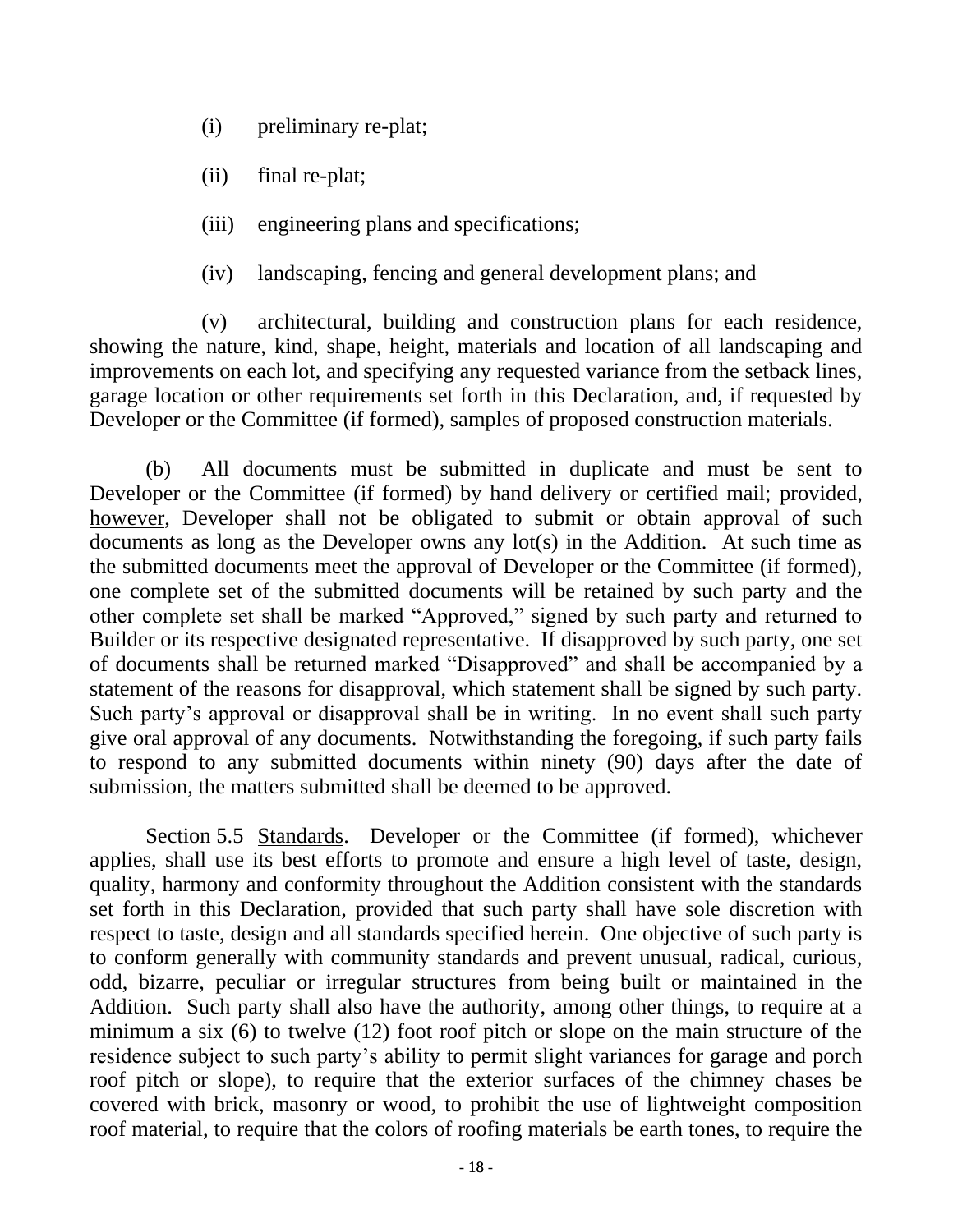use of certain types of divided light windows (such as bronzed, white or black), to prohibit or regulate the use of solar or heating panels, to regulate the construction and maintenance of awnings and generally to require that any plans meet the standards of the existing improvements on neighboring lots. Such party may from time to time publish and promulgate bulletins regarding architectural standards, which shall be fair, reasonable and uniformly applied and shall carry forward the spirit and intention of this Declaration.

Section 5.6 Termination. The Committee shall cease to exist on the date on which, with the prior written approval of Developer (if the Committee was created and sanctioned by the Developer and the Developer has not relinquished control or its right to give such approval) or the Board (if the Association has been formed and is still in existence as of such date) or the lot owners representing a majority of the votes of the lot owners (if the Association has not been created or is no longer in existence as of such date and the Developer has relinquished control or its right to give such approval), all the members of the Committee file a document declaring the termination of the Committee. If there is no Committee in authority, then no approval by the Committee shall be required under this Declaration, and variations from the standards set forth in this Declaration shall then be made in accordance with the general development standards as reflected in the approved plans, construction materials, landscaping and other matters (i) by Developer, and (ii) by the Association (if formed) if Developer fails to take action relating thereto or after the Developer has relinquished control hereunder.

Section 5.7 Liability of Developer and the Committee. (a) Developer and the members of the Committee shall have no liability for decisions made by them so long as such decisions are made in good faith and are not discriminatory, arbitrary or capricious. Any errors in or omissions from the documents submitted to the Developer or Committee (if formed) shall be the responsibility of the entity or person submitting the documents, and Developer or Committee (if formed) shall have no obligation to check for errors in or omissions from any such documents, or to check for such documents' compliance with the general provisions of this Declaration, City codes and regulations, FHA or VA regulations, state statutes or the common law, whether the same relates to lot lines, building lines, easements or any other issue.

(b) Declarant and Developer shall have no respo9nsibility or liability for (i) the creation, selection, management or operation of the Committee, (ii) any actions taken or omitted to be taken by or on behalf of the Committee as a result of, in connection with, under or pursuant to this Declaration or the Addition, or (iii) any liabilities, obligations, debts, actions, causes of action, claims, debts, suits or damages incurred by or on behalf of or arising in connection with the Committee, the Addition or the duties and obligations of the Committee pursuant to this Declaration.

#### ARTICLE VI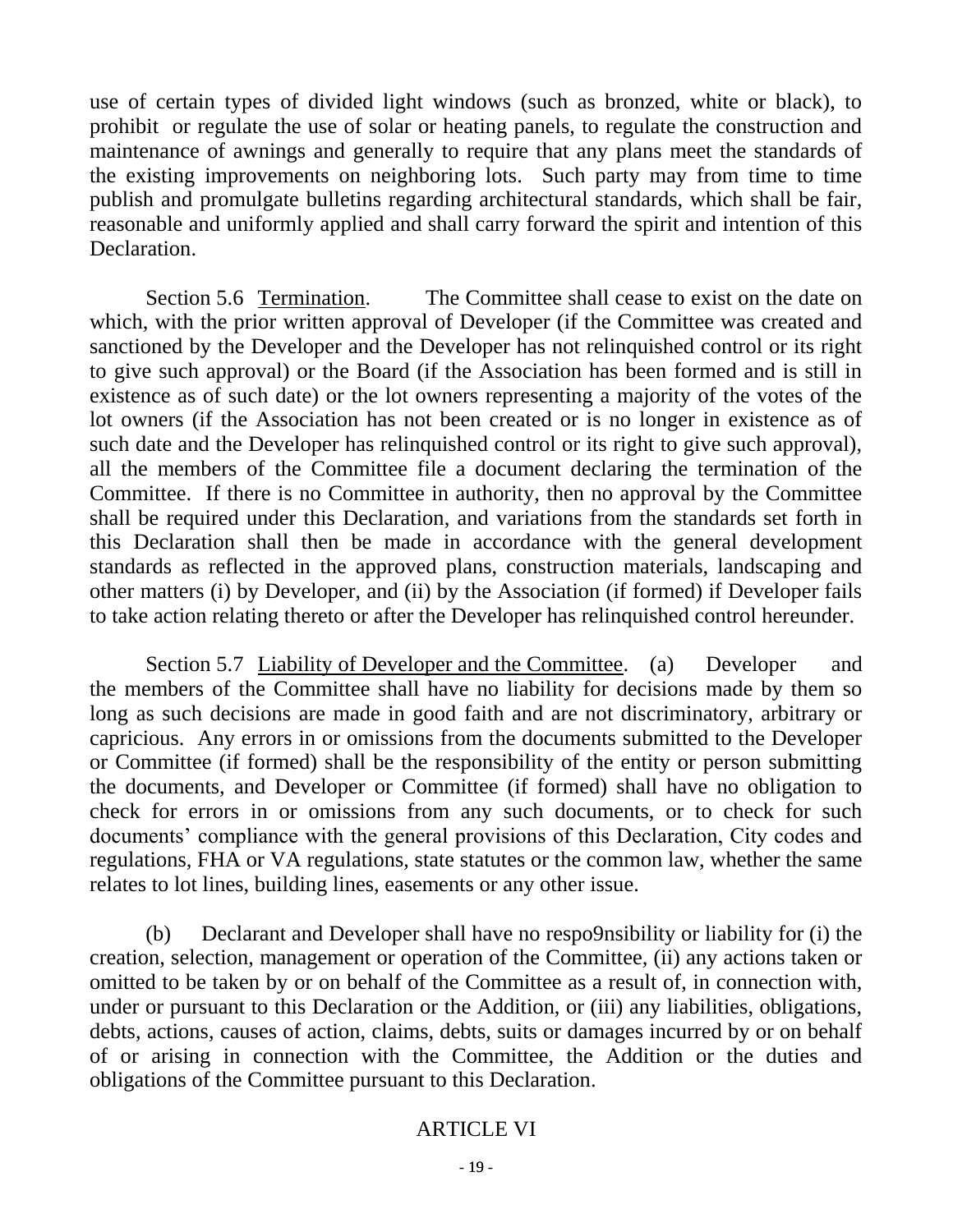### SPECIAL FENCING AND LANDSCAPING PROVISIONS

Section 6.1 Fences, Walls, Sprinkler Systems and Other Improvements in the Restricted Area. Developer and/or the Association, whichever applies, shall have the right, but not the obligation, to erect, install, maintain, repair and/or replace fences, walls, subdivision monuments, signs, improvements and/or sprinkler systems within those portions (the "Restricted Area") of any lot which are located between the property lines of such lot and the setback or sign lines (as established by the Plat(s), this Declaration or any governmental entity) of such lot. If any fence, wall, subdivision monument, sign, improvement or sprinkler system is erected or installed on any lot(s), such fence, wall, subdivision monument, sign, improvement or sprinkler system shall be the property of the owner of the lot on which such fence, wall, subdivision monument, sign, improvement or sprinkler system is erected or installed, subject to the easements and rights of Developer set forth below. No fence, wall or sprinkler system shall be erected or installed in the Restricted Area by the owner of the affected lot without the prior written consent of Developer, provided that any fence, wall or sprinkler system installed by the Developer in the Restricted Area may be maintained, repaired and/or replaced by the owner of the affected lot.

Section 6.2 Landscaping. Developer shall have the right but not the obligation to grade, plant and/or landscape and maintain, repair, replace and/or change such grading, planting and landscaping on any portion of the Restricted Area of any lot provided that such grading, planting and landscaping conforms with the landscaping plan approved by Developer or Committee (if formed) as set forth above. In the event Developer does not landscape the Restricted Area, the owner of the affected lot may plant grass and, with the prior written consent of Developer, may landscape, install a sprinkler system and plant trees and shrubs in the Restricted Area; provided, however, in no event shall an owner erect or maintain any structure, paving or improvement other than landscaping and a sprinkler system in the Restricted Area.

Section 6.3 Restricted Area and Fence Encroachment Easements. (a) Developer shall have the right and easement to enter upon the Restricted Area for the purpose of exercising the discretionary rights set forth in Sections 6.1 and 6.2 hereof.

(b) Each owner, as grantor, grants to each owner of each immediately adjacent lot, as grantee, a non-exclusive reciprocal easement, license, privilege and right-of-way for the encroachment of any common fence upon such grantor's lot and for the right to attach any adjacent lot boundary fences to any common fence; provided, however, no such encroachment shall extend more than two (2) feet into such grantor's lot and no such attachment shall irreparably and visibly damage the common fence. Without limiting the foregoing, the grantee shall have the easement, license, privilege and right-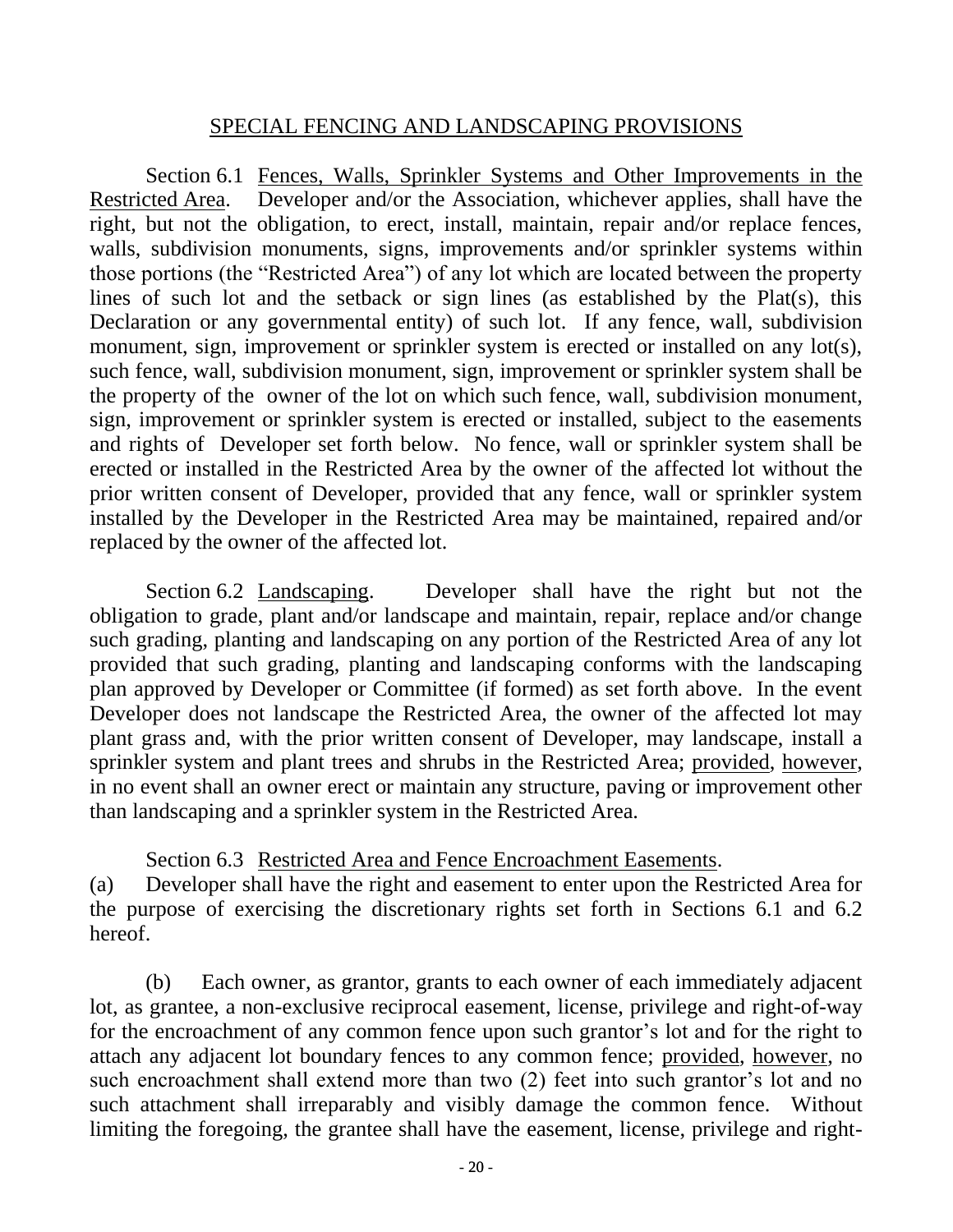of-way for free, continuous and uninterrupted use of ingress and egress over and across the encroachment area which is located between the grantor's property line and the common fence, provided that the grantee agrees (i) not to construct or permit to exist within or on the encroachment area any building, structure or other obstruction, (ii) to immediately repair any portion or condition of the encroachment area which is not in good condition or which is in need of repair, and (iii) to mow, water, weed and otherwise maintain and repair, at its sole cost and expense, the encroachment area in good condition and in accordance and compliance with all laws, rules, regulations, restrictions and covenants affecting the encroachment area and in accordance and consistent with the standards maintained in the Addition. In the event that grantee fails or refuses to reasonably maintain and repair the encroachment area as generally described above, then the grantor may, if such condition continues after expiration of ten (10) days after written notice of such failure to the grantee, perform the maintenance and other duties described herein in which event the grantee shall immediately reimburse grantor all costs and expenses associated with maintaining or performing such duties as generally described above.

(c) Each grantee hereby grants to each grantor (as such terms are used in Paragraph (b) above) a non-exclusive reciprocal easement, license, privilege and rightof-way to utilize and travel across such portions of the grantee's property as may be necessary or appropriate to provide access and ingress and egress to, and to maintain, repair, reconstruct and replace, the common fence. The grantor and grantee hereby agree to contribute equally to the maintenance, repair, reconstruction and replacement of any common fence, and if either grantor or grantee refuse to contribute or to participate in such maintenance, repair, reconstruction or replacement, then the other party may perform such duties and take such actions as it deems appropriate, and the nonperforming parties shall reimburse the performing party for one-half (1/2) of all costs and expenses associated therewith. Without limiting the foregoing, in the event that the common fence needs to be replaced or substantially repaired which involves substantial renovation or reconstruction of the common fence, either party reserves the right, subject to all applicable laws, rules, regulations, restrictions and covenants, to relocate the common fence to the common property line between the grantor's and grantee's properties in which event the encroachment easement described in Paragraph (b) above shall immediately terminate upon completion of such renovation, reconstruction and relocation of the common fence to the common property line.

(d) The easements, licenses, privileges and rights-of-way described in this Section 6.3 shall constitute covenants running with each of the affected adjacent lots pursuant to applicable law for the benefit of each of the affected adjacent lots and the owners of such affected adjacent lots and their respective successors and assigns, and shall burden each of such affected adjacent lots, the owners of such affected adjacent lots and their successors and assigns.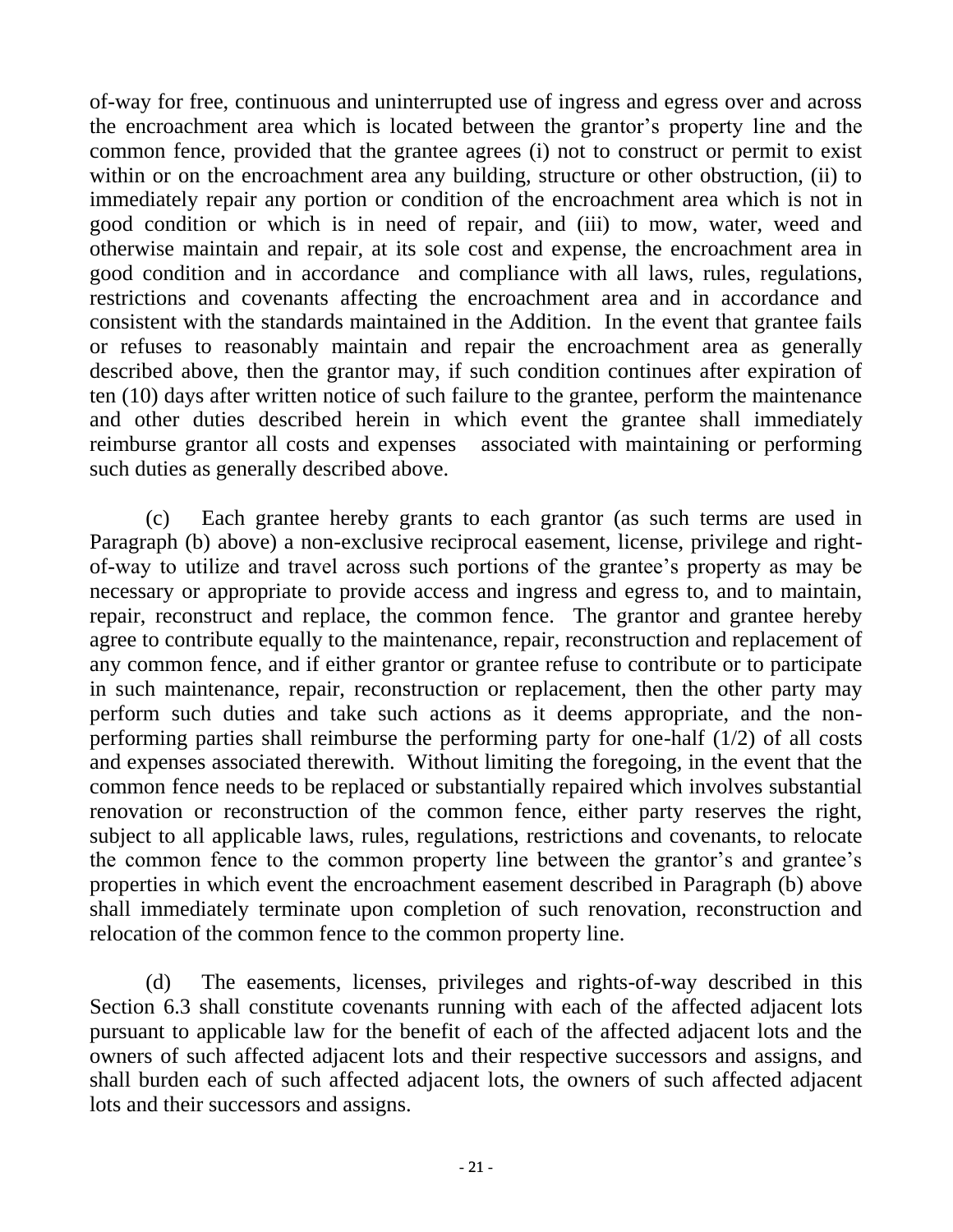Section 6.4 Maintenance of Restricted Area by Individual Lot Owner. In the event Developer does not voluntarily maintain or repair any fences, walls, subdivision monuments, signs, sprinkler systems, grading, planting, landscaping or other improvements erected, installed or situated within the Restricted Area, then the owner of the affected lot shall, at its expense, perform such maintenance and repair work as is necessary to maintain such fences, walls, subdivision monuments, signs, sprinkler systems, grading, planting, landscaping and other improvements in a good and neat condition and appearance; provided, however, that the lot owner shall give Developer and the Association (if formed) ten (10) business days' written notice before performing any maintenance other than mowing, edging and trimming. So long as the Restricted Area and any fences, walls, subdivision monuments, signs, sprinkler systems, grading planting, landscaping and other improvements thereon are reasonably maintained and repaired by Developer, the owner of such affected lot shall not perform any maintenance or repair work within such Restricted Area without the prior written consent of Developer and the Association (if formed) unless such sprinkler system is owned by the owner and services only the owner's lot.

Section 6.5 Termination. Upon notice from Developer recorded in the public records of the County, De4veloper may terminate any or all of its rights, easements and authority pursuant to this Article VI.

Section 6.6 Association's and Lot Owners' Rights. Notwithstanding any contrary provision herein, the Association (if the Association has been formed) and the lot owners (if the Association has not been formed or is no longer in existence) shall have the right, but not the obligation, to exercise, at the Association's or lot owners' sole expense, any of Developer's rights, easements and authority pursuant to this Article VI, but only to the extent that Developer has relinquished its rights herein or elects not to exercise such rights, easements and authority. Developer's termination of its rights pursuant to Section 6.5 shall have no effect on the Association's or lot owners' rights pursuant to this Section 6.6.

#### ARTICLE VII

#### MAINTENANCE

Section 7.1 Property and Lot Maintenance. Prior to completion of the development of the entire Addition and construction of a residence on each lot, all vacant lots and undeveloped portions of the Addition shall be kept mowed and free of trash and construction debris by the owner thereof. After the Lot Approval Date with respect to a particular lot, the owner and occupant of each lot shall cultivate an attractive ground cover or grass on all areas visible from the street, shall maintain all areas in a sanitary and attractive manner and shall edge the street curbs that run along the property line and the sidewalks and driveway located on the lot. Grass, weeds and vegetation on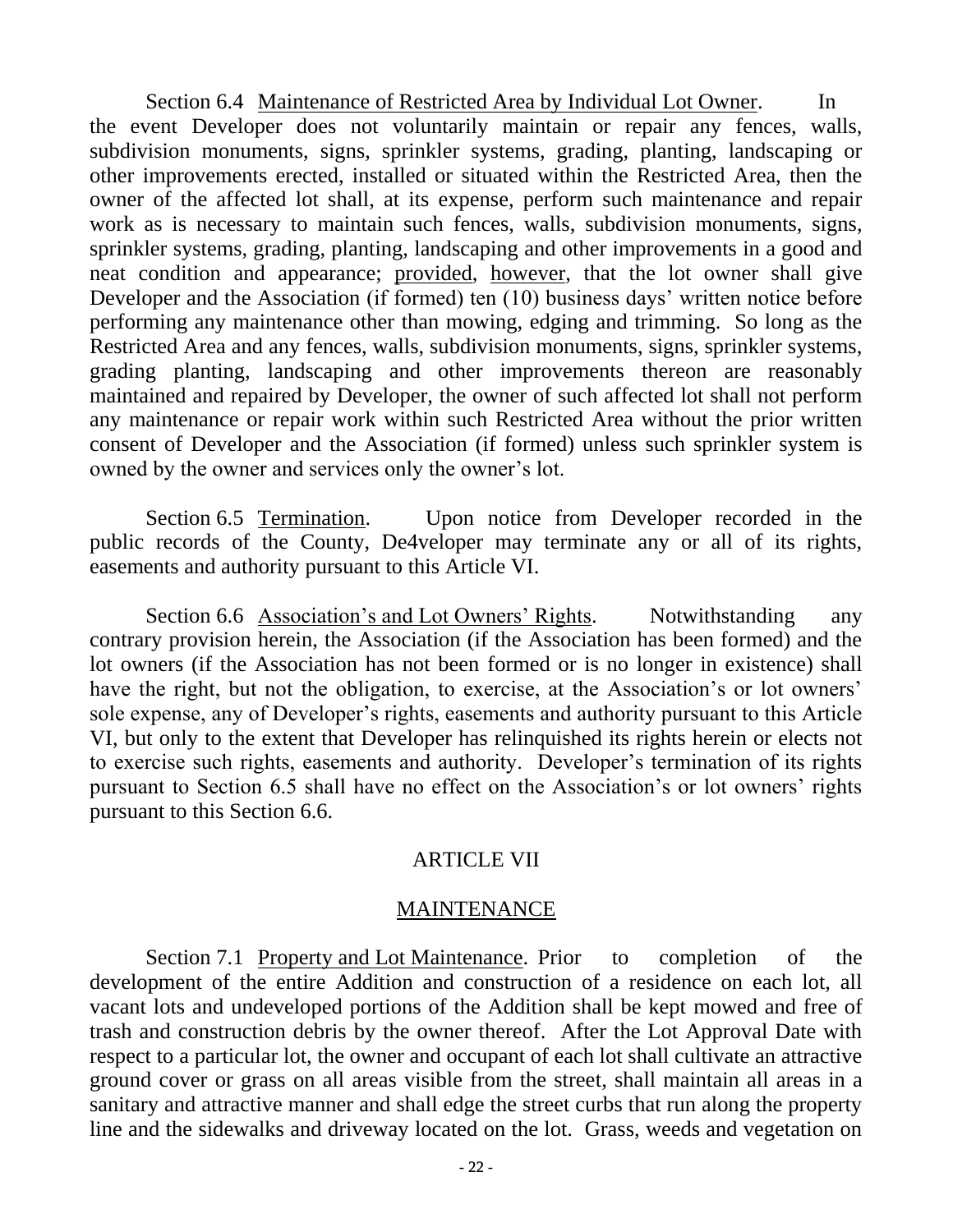each lot must be kept mowed at regular intervals so as to maintain the property in a neat and attractive manner. No vegetables shall be grown in any yard that faces a street unless completely screened from public view by fences which comply with the provisions of this Declaration. No owner shall permit weeds or grass to grow to a height of greater than six (6) inches upon its lot. Upon failure of the owner of any lot to maintain such lot (whether or not developed), Developer may, at its option, have the grass, weeds and vegetation cut as often as necessary in its judgment, and the owner of such lot shall be obligated, when presented with an itemized statement, to reimburse Developer for the cost of such work. In the event Developer shall fail to exercise its right granted under the preceding sentence within ten (10) days following written notice to Developer from the Association (if formed) or the City stating the Association's or City's intent to exercise such right, the Association or City, whichever applies, shall have the right, in lieu of Developer, to have the grass, weeds and vegetation cut as provided above, and upon exercise of such right, the owner of such undeveloped property or the owner of the lot in question shall be obligated, when presented with an itemized statement, to reimburse the Association or City, whichever applies, for the cost of such work. These provisions shall be construed to create a lien in favor of the performing party against such property for the cost of such work or the reimbursement sought for such work performed on such property. In the event that the Association has not been formed or is no longer in existence, then the rights of the Association described herein may be exercised by the lot owners as set forth in Section 11.7(b) herein.

Section 7.2 Maintenance of Improvements. Subject to the provisions of this Article VII, each owner shall maintain the exterior of all buildings, fences, walls and other improvements on his lot in good condition and repair, shall replace worn and rotten parts, shall regularly repaint all painted surfaces and shall not permit the roofs, rain gutters, downspouts, exterior walls, windows, doors, walks, driveways, parking areas or other exterior portions of the improvements to deteriorate. Upon failure of the owner of any lot to maintain the exterior of all buildings, fences, walls and other improvements on his lot, Developer may, at its option, perform such maintenance as often as necessary in its judgment, and the owner of such lot shall be obligated, when presented with an itemized statement, to reimburse Developer for the cost of such maintenance work. In the event Developer shall fail to exercise its right granted under the preceding sentence within ten (10) days following written notice from the Association (if formed) to Developer of the Association's intent to exercise such right, the Association shall have the right, in lieu of Developer, to perform such maintenance as provided above, and upon exercise of such right, the owner of such lot in question shall be obligated, when presented with an itemized statement, to reimburse the Association for the cost of such maintenance work. These provisions shall be construed to create a lien in favor of the performing party against such lot for the cost of such work or the reimbursement sought for such work performed on such lot. In the event that the Association has not been formed or is no longer in existence, then the rights of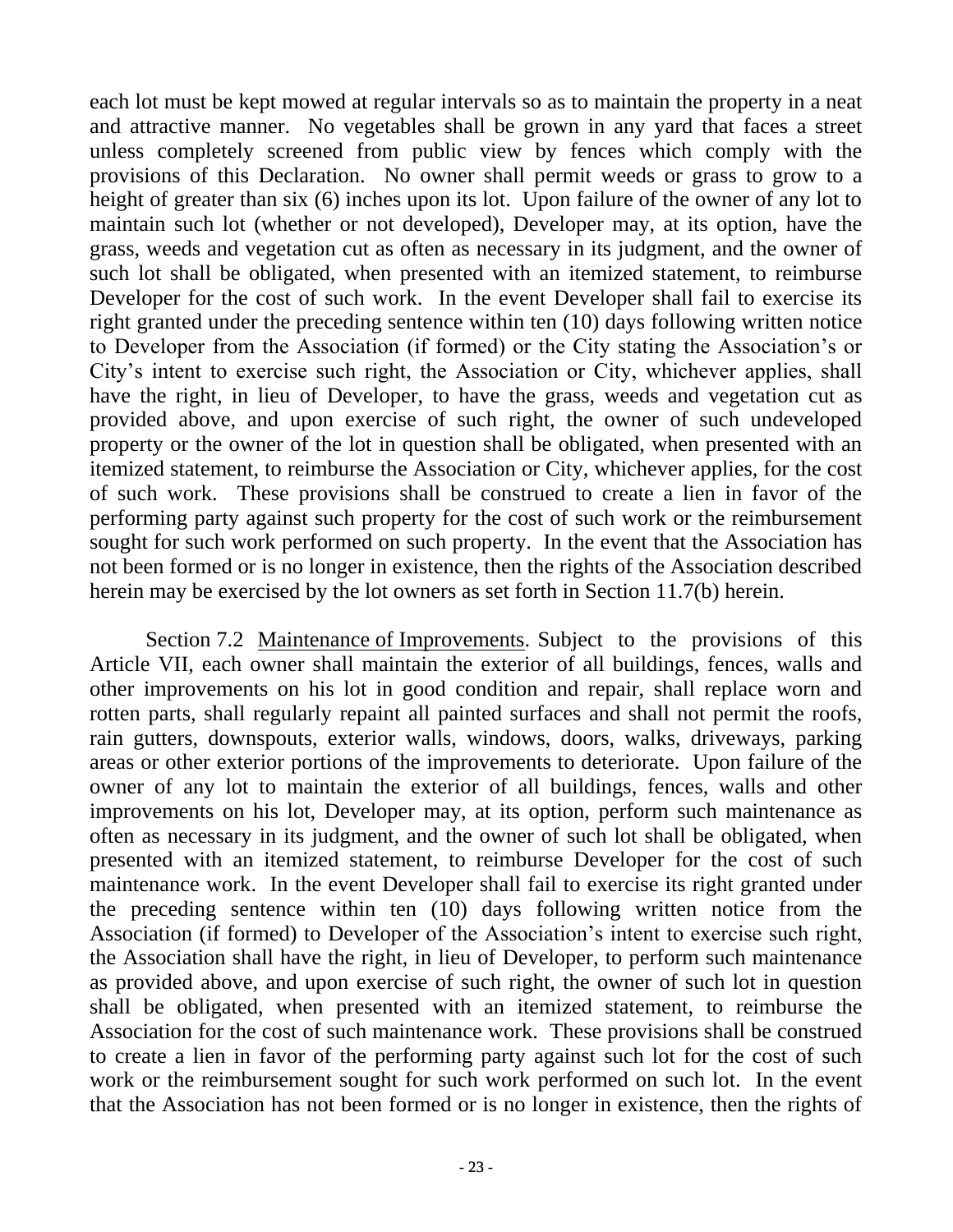the Association described herein may be exercised by the lot owners as set forth in Section 11.7(b) herein.

### **ARTICLE VIII**

# MEMBERSHIP AND VOTING RIGHTS IN THE ASSOCIATION AND VOTING RIGHTS OF THE LOT OWNERS

Section 8.1 Membership in the Association.In the event the Association is formed and created, then, upon formation and creation of the Association, every owner of a lot shall be a member of the Association, which shall function as a homeowners' association for the owners of lots in the Addition. Membership shall be appurtenant to, and shall not be separated from, ownership of a lot. Without limiting the foregoing, the owner(s) (including the Developer) of land which has not been final platted and fully developed shall have membership in the Association as if the land had been final platted and fully developed into the lots reflected on the Preliminary Plat, and shall be entitled to vote for each such proposed lot in accordance with the provisions of Section 8.2 hereof.

Section 8.2 Voting Rights. (a) In the event the Association is formed and created, the Association shall have two (2) classes of voting membership:

(i) Class A. Class A members shall be all owners (other than Class B members) and shall be entitled to one (1) vote for each lot. When more than one (1) person holds an interest in any lot, all such persons shall be members, but the vote for such lot shall be exercised as they among themselves determine, and in no event shall more than one (1) vote be cast with respect to any lot.

(ii) Class B. Class B member(s) shall be the Developer(s), who shall be entitled to three (3) votes for each lot owned. The Class B membership shall cease and be converted to Class A membership at the earlier to occur of (A) the date when the total votes outstanding in the Class A membership equal the total votes outstanding in the Class B membership, or (B) ten (10) years from consummation of the first sale of a lot with a residence thereon in the Addition.

(b) In the event the Association is not created or is no longer in existence as of a particular date, then, on all matters submitted to or which must be approved by the lot owners, (i) Developer shall be entitled to three (3) votes for each lot (or proposed lot) owned by the Developer, and (ii) the other owner(s) of each lot shall be entitled to one (1) vote for each lot. In this regard, any reference in this Declaration to approval or action by the lot owners shall require the affirmative vote of such lot owners taking into account the weighted voting set forth above.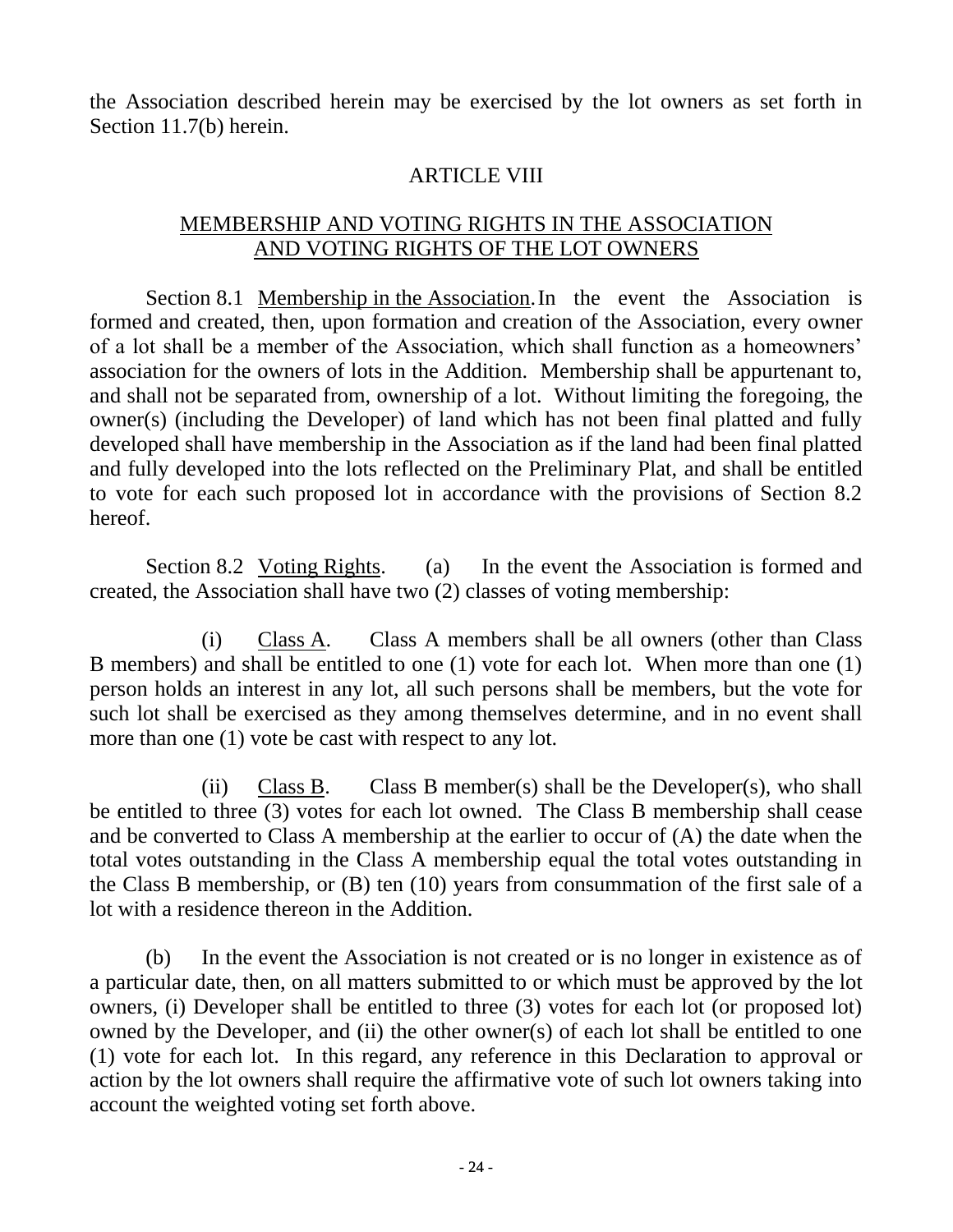Section 8.3 Board of Directors. (a) If the Association is created, the members of the Association shall elect the board of directors (the "Board") of the Association subject to the provisions of subparagraph (b) hereof, and the Board shall, by majority rule, conduct all of the business of the Association, except when membership votes are required pursuant to this Declaration or pursuant to the articles of incorporation or bylaws of the Association. Subject to the provisions of Section 5.1, the Board shall appoint the Committee in the manner set forth in Section 5.1 hereof.

(b) Notwithstanding anything contained in the preceding subparagraph (a) or elsewhere in this Declaration to the contrary, as long as the Developer owns any lot(s) in the Addition, the Developer shall be entitled to appoint at least one (1) member of the Board, or such larger number of members as its lot ownership and weighted voting may warrant.

Section 8.4 Bylaws. The Association (if created) may make whatever rules and bylaws it deems desirable to govern the Association and its members; provided, however, any conflict between such bylaws and the provisions hereof shall be controlled by the provisions hereof.

Section 8.5 Inspection Rights. Each owner shall have the right to inspect and examine the books, records and accounts of the Association at reasonable times upon reasonable written notice, provided that such inspection and examination shall be at such owner's sole cost and expense.

#### ARTICLE IX

#### ASSESSMENTS

Section 9.1 Creation of Lien and Personal Obligation of Assessments. No mandatory assessments shall be due prior to the Lot Approval Date. From and after the Lot Approval Date, Developer, for each folly developed lot in the Addition, hereby covenants, and each owner (other than the Developer), by acceptance of a deed to a lot, is deemed to covenant and agree, to pay to an account or fund established by Developer or the Association (if the Association has been formed and is in existence as of such date) (a) annual assessments, and (b) special assessments, such assessments to be established and collected as hereinafter provided. The annual and special assessments, together with interest, costs of collection and reasonable attorneys' fees, shall be a charge on each lot and, if unpaid as described in Section 9.5 hereof, shall constitute a continuing lien upon the lot against which each such unpaid assessment is made. Each such assessment, together with interest, costs of collection and reasonable attorney's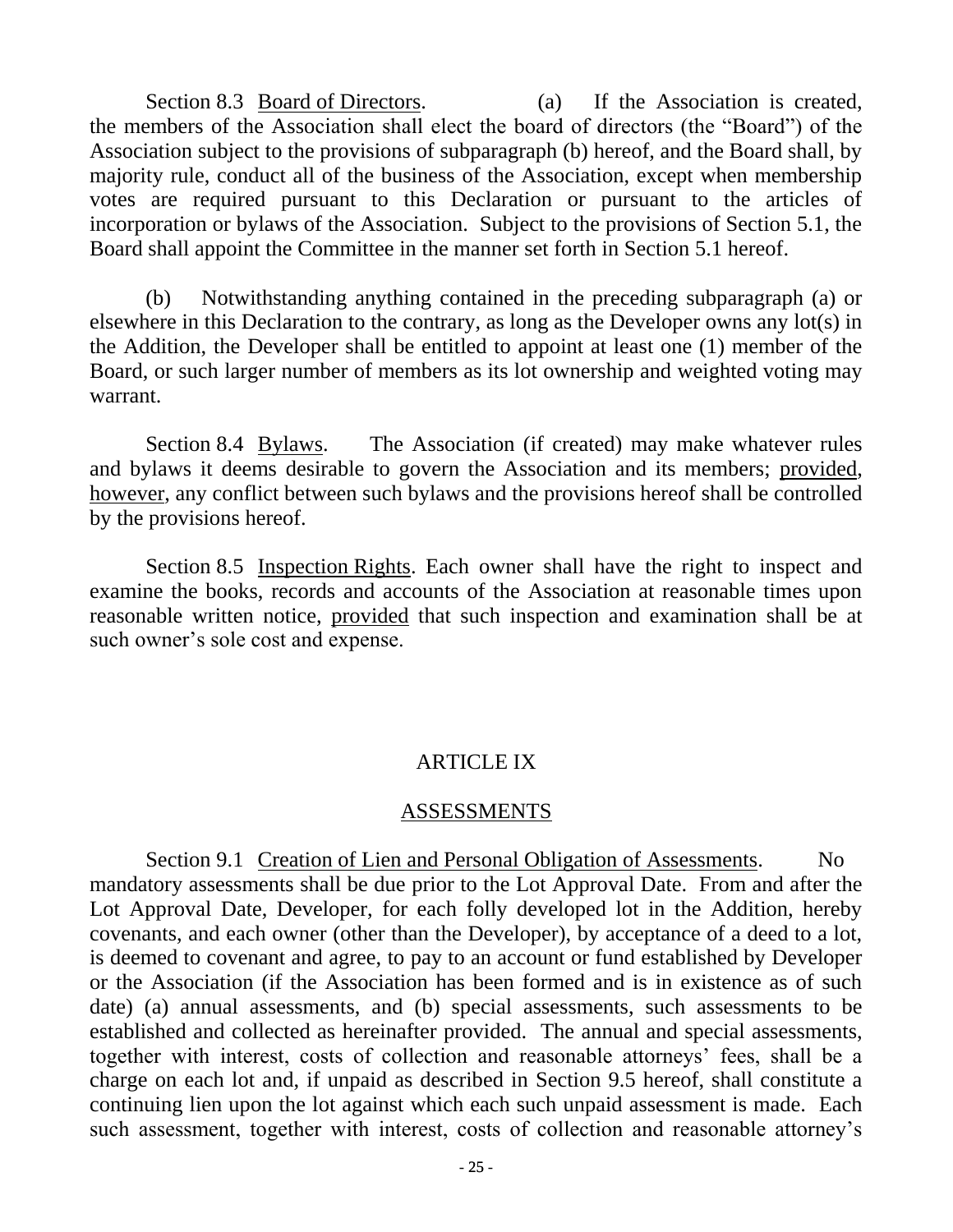fees, shall be the personal obligation of the owner of such lot at the time when the assessment came due. The personal obligation for delinquent assessments shall not pass to such owner's successors in title unless expressly assumed by them, provided that the lien for such assessments shall continue and may be enforced against the lot.

Section 9.2 Annual Assessment. (a) From and after the Lot Approval Date, each lot shall hereby be subjected to an annual assessment for the purpose of creating a fund to be designated and known as the "maintenance fund." The annual assessment will be paid by the owner of each lot to an account or fund established by Developer or the Association (if the Association has been formed and is in existence as of such date) annually in advance or in such intervals and methods as may be established by Developer or the Board from time to time. The assessment per lot for the year in which the Lot Approval Date occurs shall be established by the (i) Developer if (A) the Association has not been created or is no longer in existence as of such date, or (B) the Developer creates the Association, or (ii) the lot owners representing at least seventy-five percent (75%) of the lots (taking into account the weighted voting described herein) if (A) the lot owners create the Association, or (B) the Developer no longer owns any property in the Addition and the Association has not been created or is no longer in existence as of such date. Without limiting the foregoing, the annual assessments shall be sufficient to fund the purposes, uses and benefits described in Section 9.3 hereof.

(b) The assessment for a particular lot for the calendar year in which the Lot Approval Date occurs shall be prorated for such calendar year for the period commencing on the Lot Approval Date and ending on December 31 of such calendar year. The rate at which each lot will be assessed for subsequent years will be determined annually at least thirty (30) days in advance of each annual assessment by the party creating the assessment as set forth above, provided that, without a vote of the membership as described in the next sentence, the annual assessment, if created by the Association, may not be increased by the Association in any year by an amount in excess of five percent (5) above the previous year's annual assessment. The annual assessment may be increased by the Association to an amount in excess of five percent (5) of the annual assessment for the previous year by the assent of two-thirds (2/3rds) of the vote of each class of members who are voting in person or by proxy, at a meeting duly called for such purpose at which a quorum is present. The notice and quorum requirements for such meeting are the same as those set forth in Section 9.4 for special assessments for capital improvements. The assessments for each lot shall be uniform. Developer or the Association shall, upon demand and upon payment of a reasonable fee, furnish a certificate signed by an officer of Developer or the Association setting forth whether the assessments on a specified lot have been paid.

Section 9.3 Purposes. Developer or the Association (if formed), whichever applies, shall use the proceeds of the maintenance fund for the use and benefit of the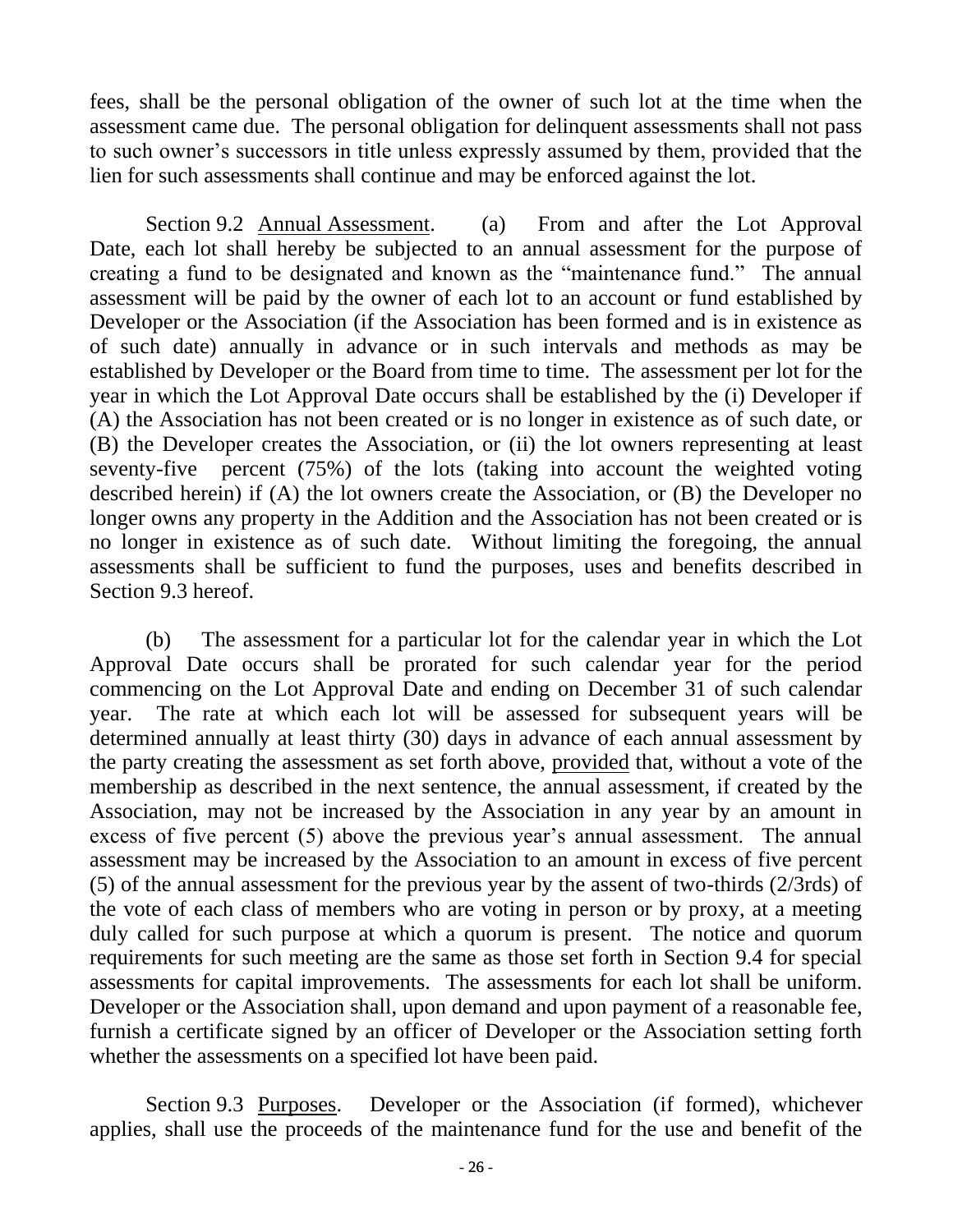Addition. Such uses and benefits may include, by way of example and not limitation, any and all of the following:

(a) maintaining, operating, managing, repairing, replacing or improving the Recreational Center (if constructed) and the landscaping, lighting, sprinkler systems, walls, fences, subdivision monuments, signs and other features located in any Restricted Area and other common areas owned by Developer or the Association, whichever applies, as designated on Exhibit A or the Plat(s) (the Recreational Center, if any, and all of the items and features referenced in this subparagraph (a) are hereinafter collectively referred to as the "Common Area");

(b) mowing the grass, maintaining the gravel and maintaining signs in or adjoining any rights-of-way or easements in the event the City or County fails to maintain such areas;

(c) paying legal charges and expenses incurred in connection with the enforcement of all recorded charges and assessments, covenants, restrictions and conditions affecting the land to which the maintenance fund applies;

(d) paying reasonable and necessary expenses in connection with the collection and administration of the assessments; and

(e) paying insurance premiums for liability and fidelity coverage for Developer, Committee and/or the Association and/or their officers and directors, employing policemen and watchmen, caring for vacant lots and doing any other things which are necessary or desirable in the opinion of Developer or the Board, whichever applies, to keep the lots neat, secure and in good order, or which are considered of general benefit to the owners or occupants of the Addition, it being understood that the judgment of Developer or the Board, whichever applies, in the expenditure of said funds shall be final and conclusive so long as such judgment is exercised in good faith.

Section 9.4 Special Assessments for Capital Improvements. (a) In addition to the annual assessments authorized above, the Developer (if the Association has not been formed or is no longer in existence as of such date) or the Association (if the Association has been formed and is in existence as of such date) may levy, in any calendar year after the Lot Approval Date, a special assessment, applicable to that year only, for the purpose of defraying, in whole or in part, the cost of any indemnification set forth in the Articles of Incorporation or Bylaws for the Association (if formed) ad any construction, reconstruction, repair or replacement of or a capital improvement on or to the Recreational Center (if any), Restricted Area or Common Area (if any) in that same or immediately subsequent calendar year, including walls, fences, lighting, subdivision monuments, signs and sprinkler systems.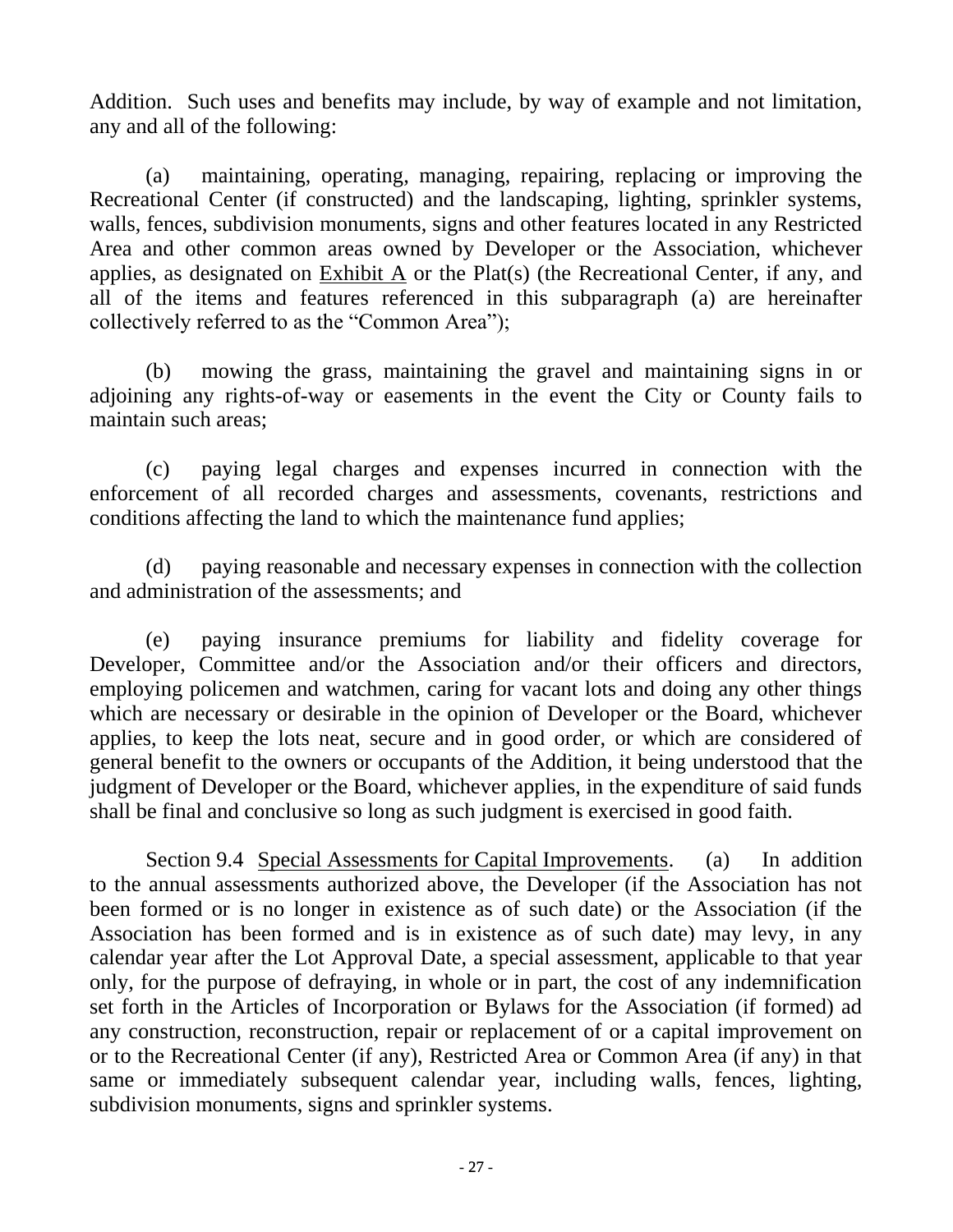(b) Any special assessment made by the Association pursuant to this Section 9.4 must have the assent of two-thirds (2/3rds) of the votes of each class of members who are voting in person or by proxy at a meeting duly called for this purpose not less than ten (10) days nor more than fifty (50) days in advance of such meeting. At the first such meeting called by the Association, the presence of members (in person or by proxy) entitled to cast sixty percent (60%) of all the votes of each class of membership shall constitute a quorum. If the required quorum is not present, another meeting may be called subject to the same notice requirement, provided that the required quorum at the subsequent meeting shall be one-half (1/2) of the minimum required quorum at the preceding meeting. No rescheduled meeting shall be held more than fifty (50) days following the preceding scheduled meeting.

Section 9.5 Effect of Nonpayment of Assessments; Remedies of Developer or the Association. Any assessment not paid within thirty (30) days after the due date shall bear interest from the due date until paid in full at the rate of six percent (6) per annum, but in no event in excess of the maximum rate allowed by applicable Texas and United States law. Developer (if the Association has not been created or is no longer in existence as of such date) or the Association (if the Association has been formed and is in existence as of such date) may bring an action at law against the lot owner personally obligated to pay the same, may foreclose the lien against the lot and/or may pursue any other legal or equitable remedy available to it. No owner may waive or otherwise avoid liability for the assessment provided for herein by nonuse of the Recreational Center (if any) or any Common Area or by abandonment of its lot.

Section 9.6 Subordinated Lien to Secure Payment. The lien on any particular lot created as the result of the non-payment of any assessment provided for herein shall only be subordinate to the liens of any valid first lien mortgage or deed of trust secured by such lot. Sale or transfer of any lot shall not impair the enforceability or priority of the assessment lien against such lot.

Section 9.7 Duration. The assessments will remain effective for the full term (and extended term, if applicable) of the Declaration.

Section 9.8 Declarant and Developer Not Liable for Association Deficits. Notwithstanding anything contained in this Declaration to the contrary, Declarant and Developer shall not be liable for any liabilities, obligations, damages, causes, causes of action, claims, debts, suits or other matters incurred by or on behalf of the Association or lot owners or for any deficits or shortfalls incurred or realized by or on behalf of the Association or lot owners in connection with the Addition or this Declaration. Declarant's and Developer's sole liability and obligation hereunder shall be limited to the assessments assessed against any lots owned by the Declarant or Developer, whichever applies.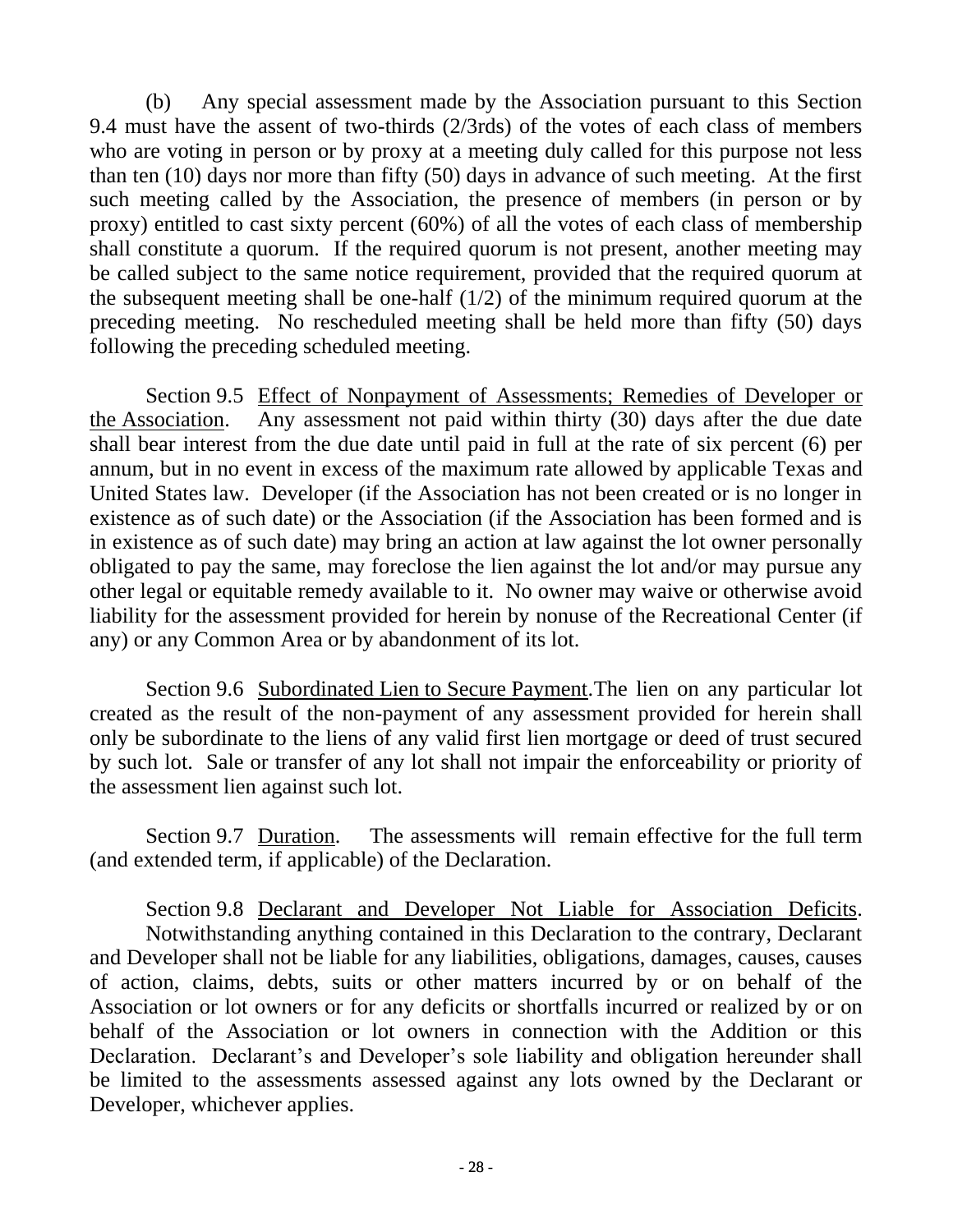### ARTICLE X

#### PROPERTY RIGHTS IN COMMON AREA

Section 10.1 Property Rights in Common Area. The Developer, Association (if formed) and their successors, assigns, contractors, agents and employees shall have the right and easement to enter upon the Common Area (if any) for the purpose of exercising the rights set forth in this Declaration.

Section 10.2Common Area Easements. Every owner shall have a nonexclusive right and easement of enjoyment in and to any Common Area, which right shall be appurtenant to and shall pass with the title to every lot, subject to the following provisions:

(a) the right of the Developer or Association (if formed) to charge reasonable admissions and other fees for the use of any recreational facility (including, without limitation, the Recreational Center, if any) situated upon any Common Area;

(b) the right of the Developer or Association (if formed) to suspend te voting rights and right to the use of the recreational facilities by an owner or occupant of a lot for any period during which any assessment against such owner's lot remains unpaid, and for a period not to exceed sixty (60) days for any infraction of this Declaration or the published rules and regulations of the Developer or Association (if formed); and

(c) the right of the Developer or Association (if formed) to dedicate or transfer all or any part of the Common Area to any public agency, authority or utility company for such purposes and subject to such conditions as may be agreed to by the Developer or Board (if the Association is formed); provided, however, that no such dedication or transfer shall be effective unless an instrument has been recorded and has been signed by two-thirds (2/3rds) of (i) the votes allocated to the lot owners as provided herein (if the Association is not formed or is no longer in existence as of such date), taking into account the weighted voting described herein, and (ii) each class of members evidencing their agreement to such dedication or transfer (if the Association has been formed and is in existence as of such date).

Section 10.3 Delegation of Rights. Any owner may delegate, in accordance with this Declaration or the bylaws of the Association, his right of enjoyment to the Common Area (if any) and facilities to the members of such owner's family or to persons residing on the lot under a lease or contract to purchase.

Section 10.4 Conveyance of Common Area to Association. Developer shall convey the Common Area (if any) to the Association (if formed), free and clear of any encumbrances other than as may be created by this Declaration or imposed by the City, County or other applicable governmental authority, (a) prior to the first VA loan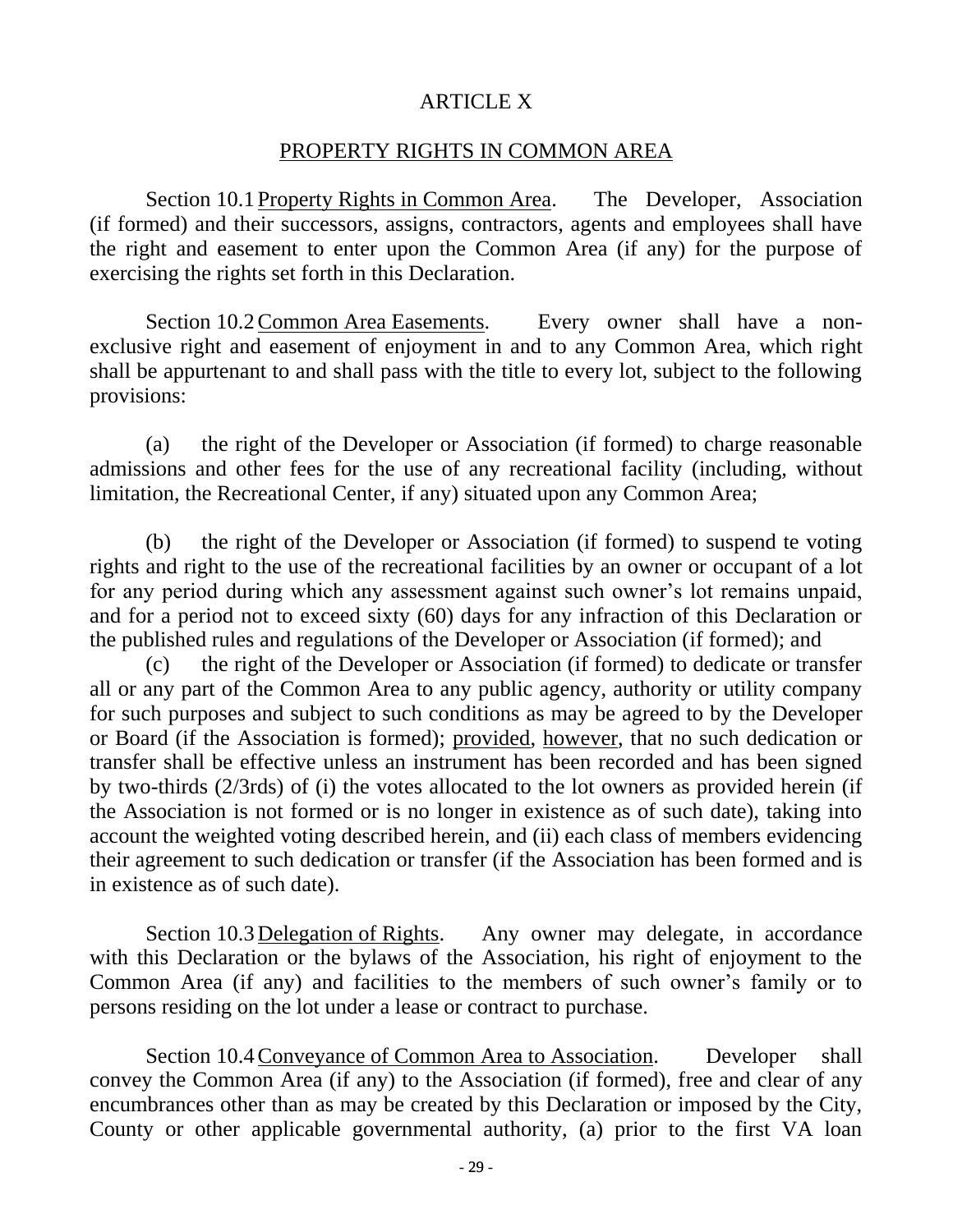guaranty or direct loan in the Addition if the Association is formed prior to such date, (b) if the Association is formed at a later date, then within a reasonable period of time after the Association is formed, or (c) if the improvements on the Common Area will be completed at a later date than the dates specified in subparagraphs (a) or (b) above, then within a reasonable period of time after the completion of such improvements, subject to any required FHA and/or VA approvals.

Section 10.5 Dissolution of the Association. The Association may be dissolved by a written assent signed by the lot owners representing not less than two-thirds (2/3) of the votes of each class of members. In the event the Association is dissolved, the Common Area (if any) shall be conveyed to either (a) another non-profit Texas corporation, association, trust or other organization devoted to purposes similar to those of the Association, or (b) an appropriate governmental agency to be used for purposes similar to those for which the Association was created.

# ARTICLE XI

# GENERAL PROVISIONS

Section 11.1 Utility Easements. Easements for the installation and maintenance of utilities and drainage facilities are reserved and shown on the Plat, including, without limitation, an easement over the rear five (5) feet of each lot. Easements are or will be also reserved on the Plat for the installation, operation, maintenance and ownership of utility service lines from the lot lines to the residences. Developer reserves the right to make changes in and additions to the above easements for the purpose of most efficiently and economically developing the land and installing improvements in the Addition. The owner of a lot shall mow weeds and grass and shall keep and maintain in a neat and clean condition any easement which may traverse a portion of the owner's lot.

Section 11.2Recorded Plat. All dedications, limitations, restrictions and reservations shown on the Plat(s) are and shall be incorporated herein and shall be construed as being adopted in each contract, deed or conveyance executed or to be executed by Developer or any Building or other owner conveying lots in the Addition whether specifically referred to therein or not.

Section 11.3Mortgages. It is expressly provided that the breach of any of the conditions in this Declaration shall not defeat or render invalid the lien of any mortgage or deed of trust made in good faith and for value, as to the same premises or any part thereof encumbered by such mortgage or deed of trust, but said conditions shall be binding thereto as to lots acquired by foreclosure, trustee's sale or otherwise, but only as to any breach occurring after such acquisition of title.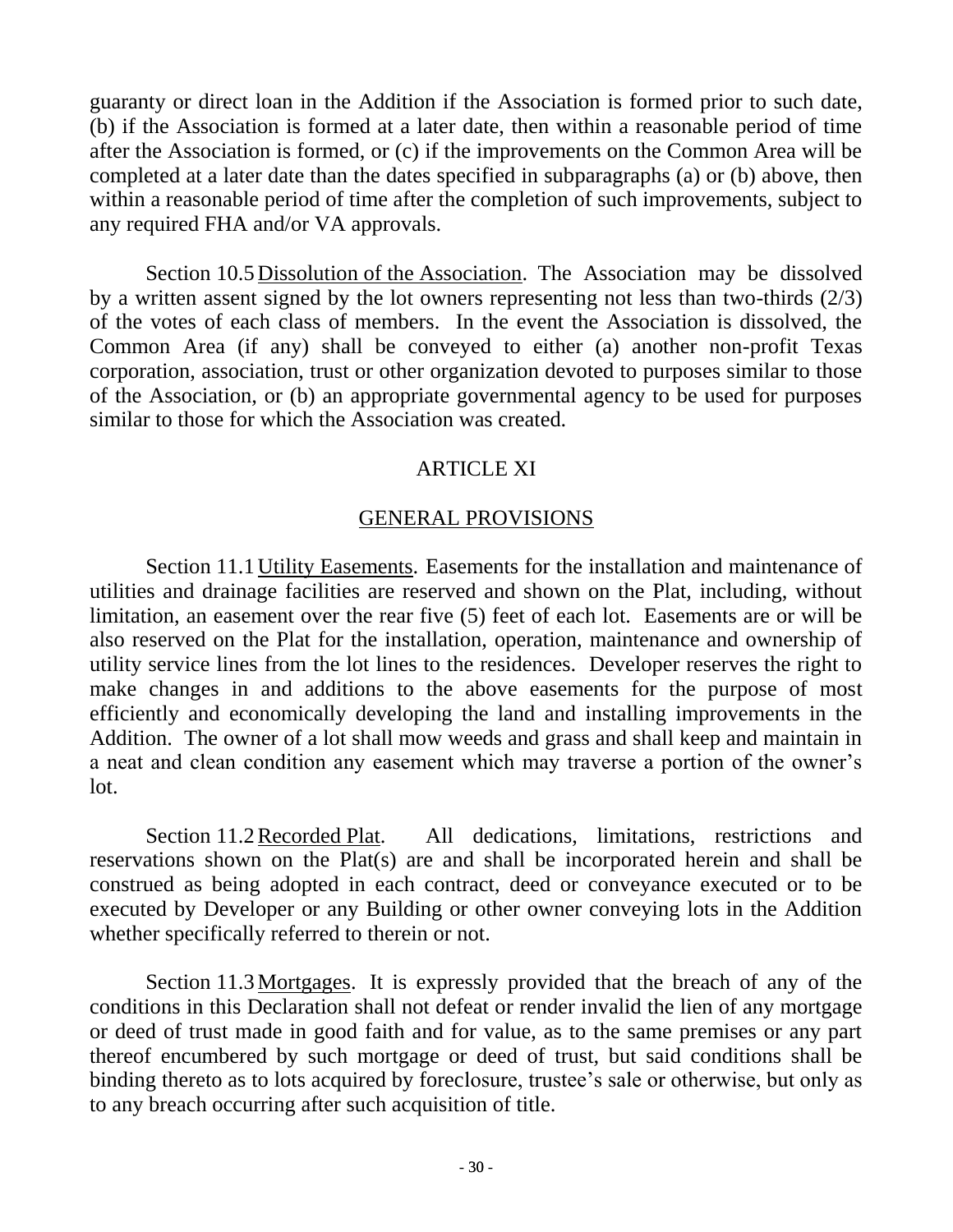Section 11.4Term. The foregoing covenants and restrictions shall run with and bind all land within the Addition and shall remain in full force and effect for a term of thirty (30) years after this Declaration is recorded, and shall be automatically extended for successive periods of ten (10) years unless amended as provided herein.

Section 11.5 Severability.If any condition, covenant or restriction herein contained shall be invalid, which invalidity shall not be presumed until the same is determined by the unappealable judgment or order of a court of competent jurisdiction, such invalidity shall in no way affect any other condition, covenant or restriction, each of which shall remain in full force and effect.

Section 11.6Binding Effect. Each of the conditions, covenants, restrictions and agreements herein contained is made for the mutual benefit of, and is binding upon, each and every person acquiring any part of the land within the Addition, it being understood that, except as otherwise expressly provided herein with respect to Declarant, Developer and the Committee (if formed), such conditions, covenants, restrictions and agreements are not for the benefit of the owner of any land except land in the Addition. This instrument, when executed, shall be filed of record in the deed records of the County so that each and every owner or purchaser of any portion of the land within the Addition is on notice of the easements, conditions, covenants, restrictions and agreements herein contained.

Section 11.7 Enforcement. (a) Except as limited or restricted hereby, Declarant, Developer, the Committee (if formed), the Association (if formed) and the owners of each lot and any portion of the land within the Addition shall have the easement and right to have each and all of the foregoing restrictions conditions and covenants herein faithfully carried out and performed with reference to each and every portion of land within the Addition, together with the right to bring any suit or undertake any legal process that may be proper to enforce the performance thereof, it being the intention hereby to attach to each portion of land within the Addition, without reference to when it was sold, the right and easement to have such restrictions, conditions and covenants strictly complied with, such right to exist with the owner of each portion of the land within the Addition and to apply to all lots in the Addition. Failure by any owner, Declarant, Developer, Committee (if formed) or Association (if formed) to enforce any covenant or restriction herein contained or to take any action herein permitted shall in no event be deemed a waiver of the right to do so thereafter. The rights of enforcement granted Declarant, Developer, Committee (if formed) and Association (if formed) under this Declaration are personal rights and in no other event shall the owner of any land except land in the Addition have any right of enforcement with respect to this Declaration. In addition, the restrictions, conditions and covenants set forth herein may be enforced by the Building Inspector (or official performing similar functions) of the City, and such Building Inspector is hereby authorized to refuse or revoke all permits for the construction of any improvements on any lot if the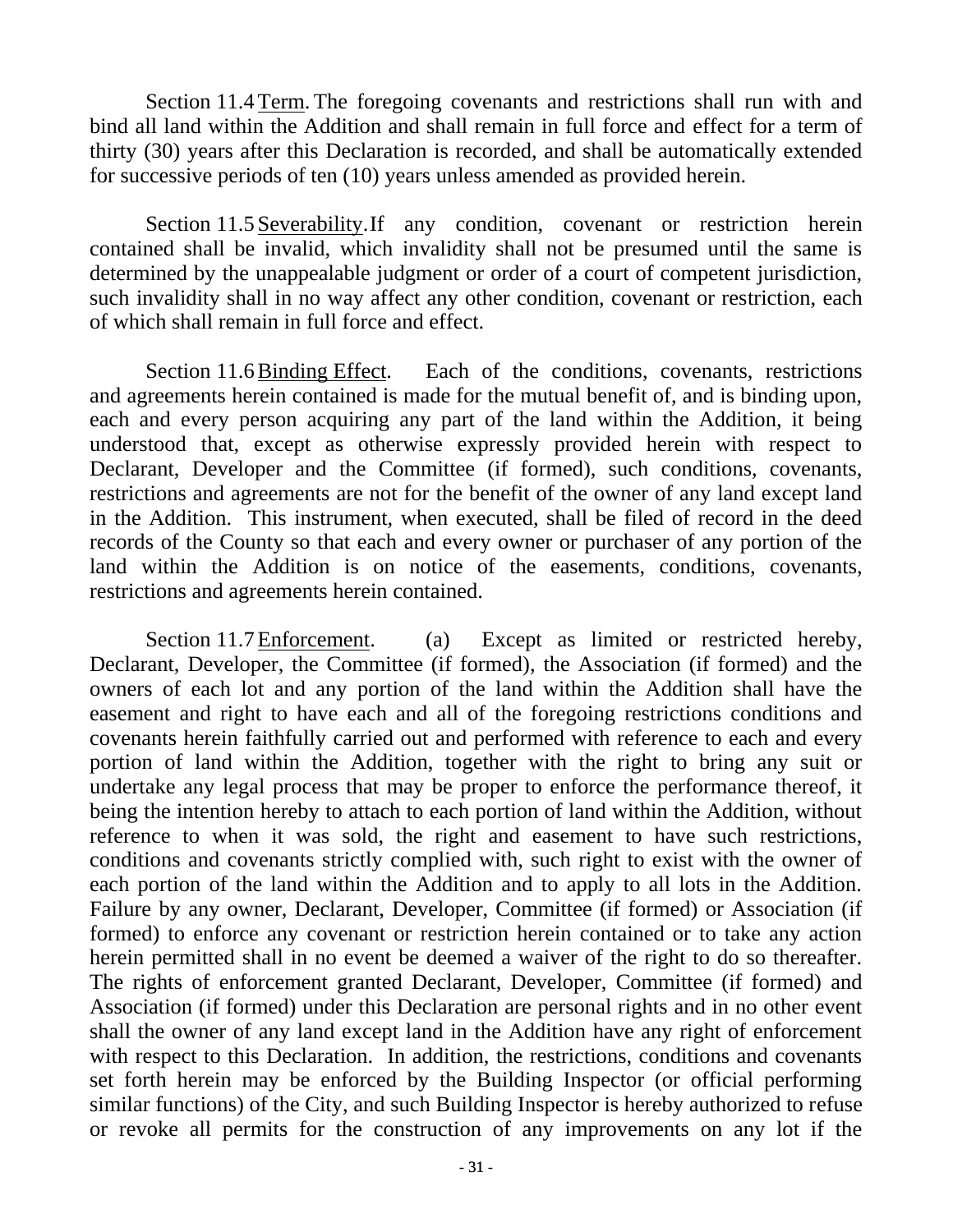proposed improvements on such lot do not strictly comply with such restrictions, conditions and covenants.

(b) Notwithstanding anything contained herein to the contrary, all consents, approvals and actions reserved to or permitted to be taken or made by the Association may be taken, made or provided by the lot owners only if (i) the Association has not been created or is no longer in existence as of such date, or (ii) if the Association has been created and is in existence as of such date, the Association elects not to exercise such rights, easements and authority. In such event, the lot owners may take such action by the requisite vote of such lot owners as provided herein.

Section 11.8 Other Authorities. If other authorities, such as the City or County, impose more demanding, extensive or restrictive requirements than those set forth herein, the requirements of such authorities shall govern. Other authorities' imposition of lesser requirements than those set forth herein shall not supersede or diminish the requirements herein.

Section 11.9 Addresses. Any notices or correspondence to an owner of a lot shall be addressed to the street address of the lot. Any notices or correspondence to the Developer or Committee (if formed) shall initially be addressed to the Developer or Committee, whichever applies, at the address of the Developer, or to such other address as is specified by the Developer or Committee, whichever applies, pursuant to an instrument recorded in the deed records of the County.

EXECUTED by the Declarant on the date shown in the acknowledgements below, to be effective as of Jan. 3, 199 5.

### DECLARANT:

### PULTE HOME CORPORATION OF TEXAS

By: (Original Signed) Name: Don Evans Title: Vice President

STATE OF TEXAS \$